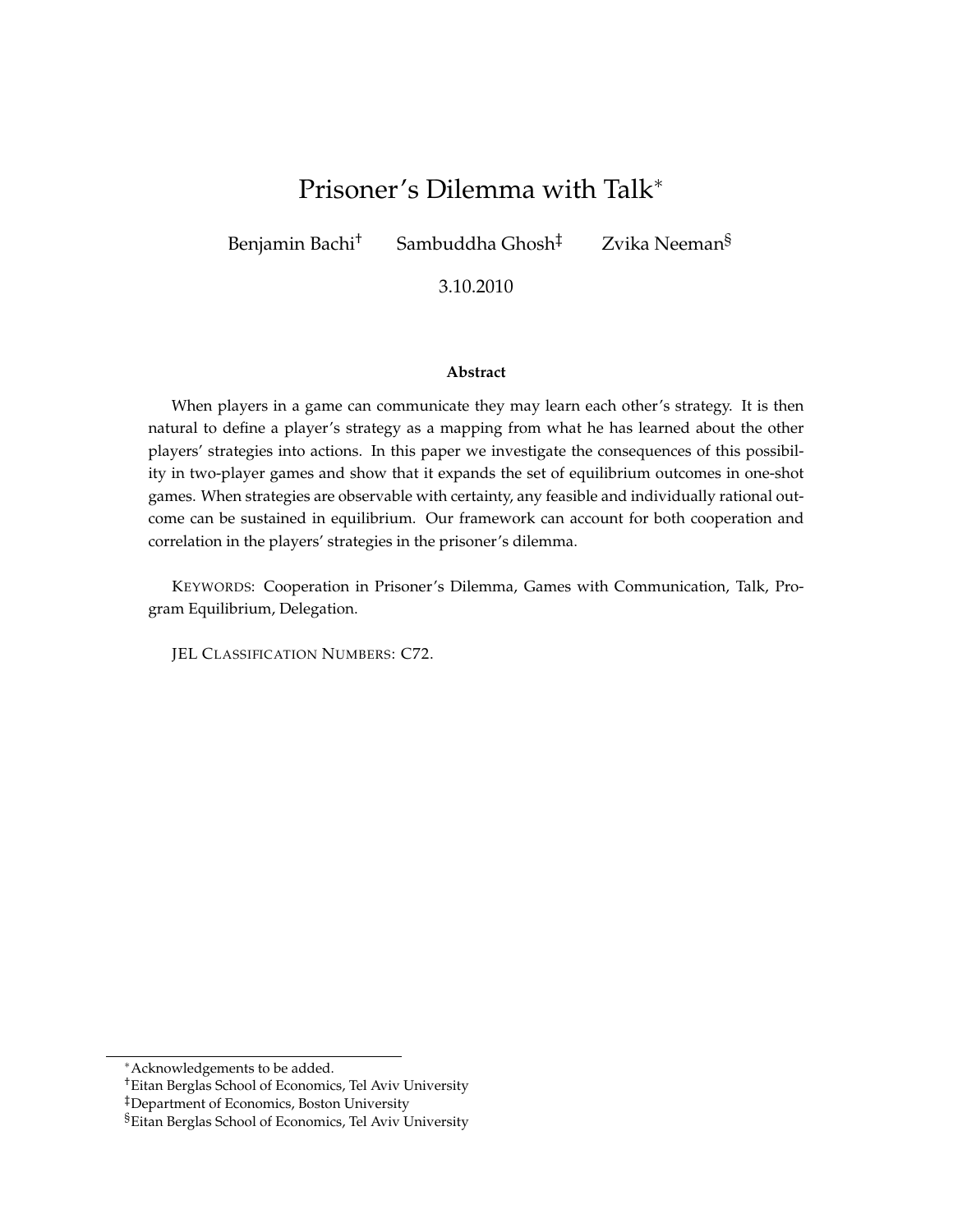# **1 Introduction**

A few salient facts emerge from a large body of experimental evidence on the Prisoner's Dilemma (henceforth PD). Communication enlarges the range of possible payoffs, even in the PD, where cheap talk should make no difference theoretically. Frank (1998) reports experimental results that show that when subjects are allowed to interact for 30 minutes before playing the PD, they are able to predict quite accurately their opponent's behavior. Moreover, roughly 84% of the subjects who predict that their opponent will cooperate (defect) respond with the same action. A longer period of communication also leads to a higher probability of cooperation. Both the level of cooperation and the accuracy of the predictions drop when players are allowed to interact only for 10 minutes.

Sally (1995) did a meta-analysis of experiments from 1958 to 1992. Combining data from 37 different experiments, he showed that communication increases the rate of cooperation by roughly 40%. Interestingly, communication was one of the few variables that had a significant effect on cooperation (see Sally (1995) and references therein).

Kalay et al. (2003) consider data obtained from a TV game similar to the PD, in which two players accumulate a substantial amount of money, and then divide it as follows: Players communicate for several minutes, and each player then chooses one of the two actions cooperate or defect. If they both cooperate, each obtains half of the money they accumulated. If one cooperates and the other defects, the one that defected receives everything and the other nothing. In case both defect, both receive nothing. As in the PD, the dominant strategy is to defect. However, 42% of the time the players cooperated. Moreover, the data reveals a correlation between the actions chosen by the two players (21% of the time both players cooperated, compared to 17.64% if there had been no correlation); this implies a correlation coefficient of 0.14.

More recently, Belot et al. (2010) and den Assem et al. (2010) have studied similar game-shows. Belot et al. find that making a promise to cooperate prior to the decision is positively related to the actual cooperation rate if the promise was voluntary, but not if it was elicited by the host. Using data from the TV game show 'Golden Balls' den Assem et al. find that while co-operation decreases with the stakes, players still cooperate about 50 percent of the time even at the higher end of the stakes. The authors also find evidence that people have reciprocal preferences. That is they prefer to cooperate with players who cooperate with them and defect against players who defect against them.

Standard game theory tends to ignore the fact that in strategic situations people often have the opportunity to communicate before choosing their actions. When communication is included it is taken to be "cheap talk" that does not oblige the players in any way. However there are situations where communication leads players to either betray their true intentions or learn the intentions of the other players. A player may then want to condition his action on the information he learns from his opponents during the interaction.

Consider the PD, where each player's action set is {*C*, *D*} and payoffs are as follows.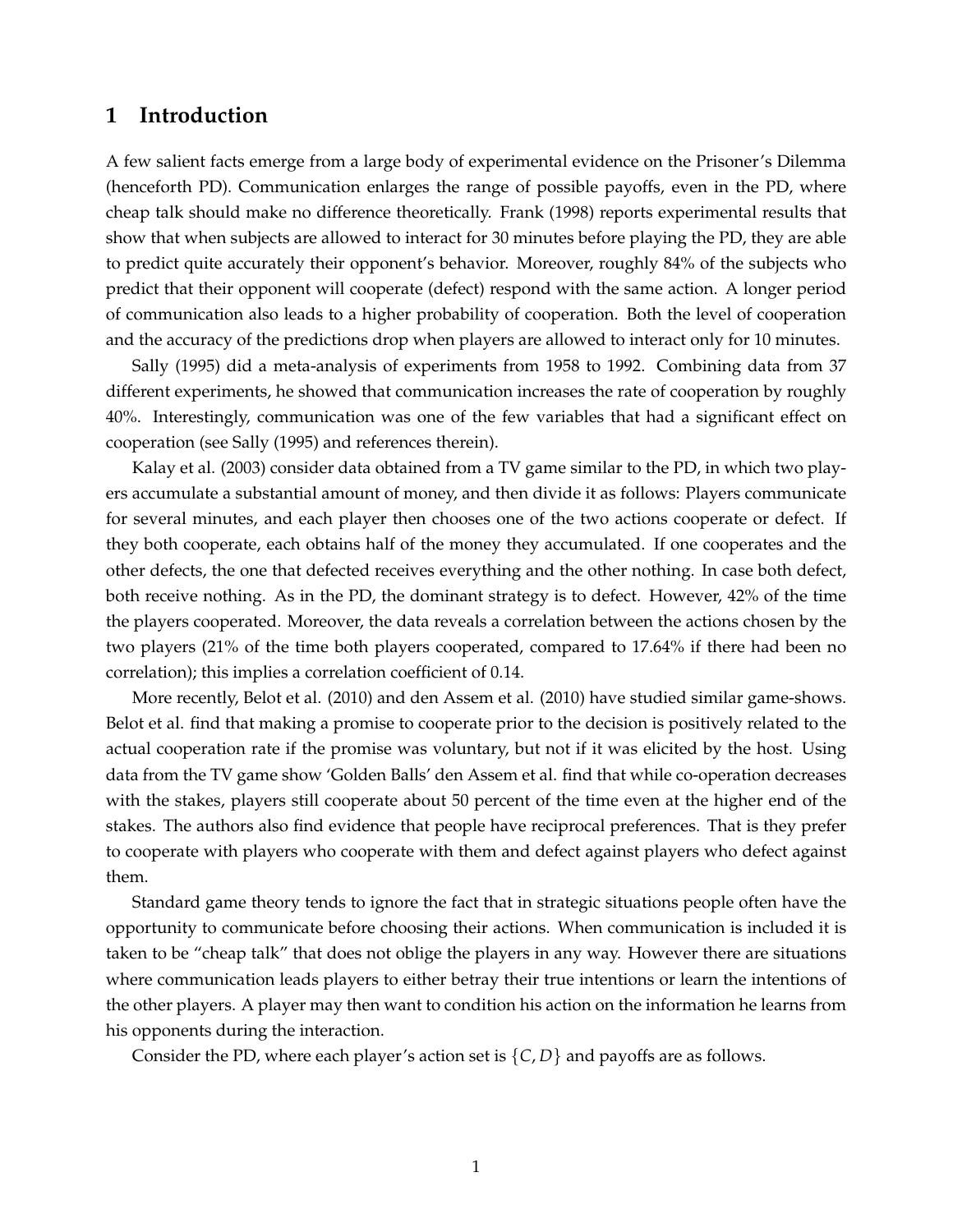| 3,3 | 0,4 |
|-----|-----|
| 4,0 | U   |

In game theoretic models strategies are the same as actions in a one-shot game. We enrich this notion of a strategy to include not just actions but also richer notions about the person's *intention*. Suppose each player has 3 strategies — *C*, *D*, *nice*. We shall show that *nice*, to be defined shortly, can reconcile theory and evidence, even within the scope of equilibrium notions.

Players simultaneously pick a strategy from  $S_1 = S_2 = \{C, D, nice\}$  and then engage in talk. When players in a game can talk to each other they may learn the other player's strategy with a probability *p*. The *nice* strategy is a mapping from what a player has learned into an action as follows; it amounts to saying "If I learn that the other player picked *nice* then I will pick *C*, and pick *D* if he has picked *C* or *D* or if I get no signal about his pick." We assume that during real talk, each player either receives a correct signal about the other's player strategy (with probability *p*), or learns nothing. An incorrect signal is impossible in this setting, which means that either each player knows the other's strategy, none of them does, or one does and the other does not. For simplicity, we further assume that players receiving signals are independent events. This assumption is relaxed below.

For intuition consider the simplest case, where  $p = 1$ , i.e. players learn their opponent's strategies perfectly during the real talk phase. Each pair of *strategies* translates into a pair of *actions*. The interesting entries are contained in row 3 and column 3, corresponding to the choice of *nice* by at least one player.

|      |            | , ו | nice |
|------|------------|-----|------|
| C    | $C\subset$ | C.D |      |
| 1)   | D,C        | D,D | D,D  |
| nice | D,C        | D,D | l (  |

This leads to the following payoff matrix:

|      |       | , ו   | nice  |
|------|-------|-------|-------|
| €    | (3,3) | (0,4) | (0,4) |
| 1)   | (4,0) | (1,1) | (1,1) |
| nice | (4,0) | (1,1) | (3,3) |

There are two desirable strategy profiles that give the best payoff— (*C*, *C*) and (*nice*, *nice*). The first is not an equilibrium but the second is. In fact the conclusion is stronger— *nice* weakly dominates both *C* and *D*! In particular, *D* is not a weakly dominant strategy in the augmented game. The paper generalises this observation to other games, other values of *p* (not necessarily 1), and considers the possibility of correlation between players' signals.

The plan of the paper is as follows. Section 2 consists of a review of related literature. In Section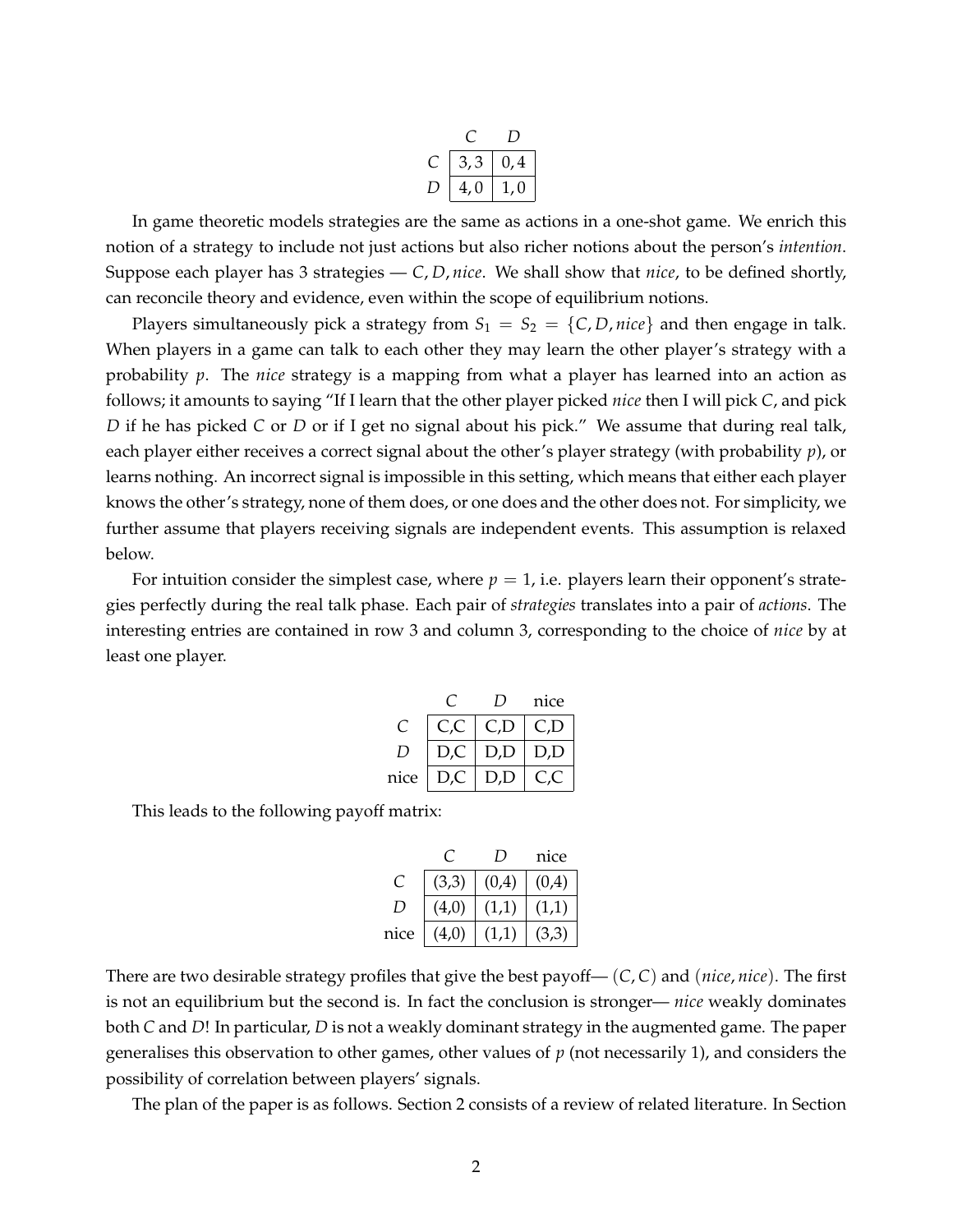3 we present the model and basic definitions. In section 4 we find what payoffs may be sustained in equilibrium of general two player games. Section 5 analyzes the prisoner's dilemma. Section 6 concludes.

# **2 Related Literature**

This paper concerns true information that is transferred between two people during communication. Although we label this as "talk" it can be interpreted as any form of information transmission, either as leakage (as in Matsui, 1989) or espionage (as in Solan and Yariv, 2004). This is very different from cheap talk, which Farrell and Rabin (1996) describe as "costless, non-binding, non-verifiable messages that may affect the listener's beliefs." Even though real talk is costless, the messages (or signals) that pass between the players are true, and thus binding. Adding real talk to a game may expand the set of equilibria in games when cheap talk fails to. The best example is the PD: cheap talk does not add any equilibrium to the game, whereas with real talk players can achieve full cooperation. Real talk is also different from Aumann's (1974) correlated equilibrium, as cooperation cannot emerge even in a correlated equilibrium of the PD.

### **2.1 Computer Programs**

Howard (1988) analyzes a game in which two computer programs play the PD against each other. He shows that it is possible to write a program that receives the code of the program running on the other computer as input, and tells if it is identical to itself or not. This program can be slightly modified to also choose an action as output. In such a way, Howard constructs a program that plays *C* when receiving itself as an input, and *D* otherwise. Clearly, if both computers run this program, it will lead to an equilibrium in which both computers cooperate. Moreover, it is possible to write two different programs, *P* and *Q*, such that *P* recognizes *Q*, and vice versa. By doing so other equilibria may be sustained.

Tennenholtz (2004) shows that in this setting any payoff profile that is both individually rational and feasible can be achieved in equilibrium. Fortnow (2009) extends Tennenholtz's program equilibrium to an environment in which the player's payoffs are discounted based on the computation time used. See Binmore (1987), Anderlini (1990), and Rubinstein (1998) for some paradoxes that emerge from thinking of players as computer programs or Turing machines.

#### **2.2 Delegation Models**

In Fershtman et al. (1991) players use agents to play on their behalf. If this delegation is done by an observable contract, cooperation can emerge. Kalai et al. (2009) offer a similar model to the program equilibrium, in which each player chooses a commitment device rather than a computer program. A commitment device is a function that takes the other player's commitment device as its input, and returns a strategy (a probability distribution over the player's actions). Peters and Szentes (2009) explore games where each player writes a contract that obligates a player to respond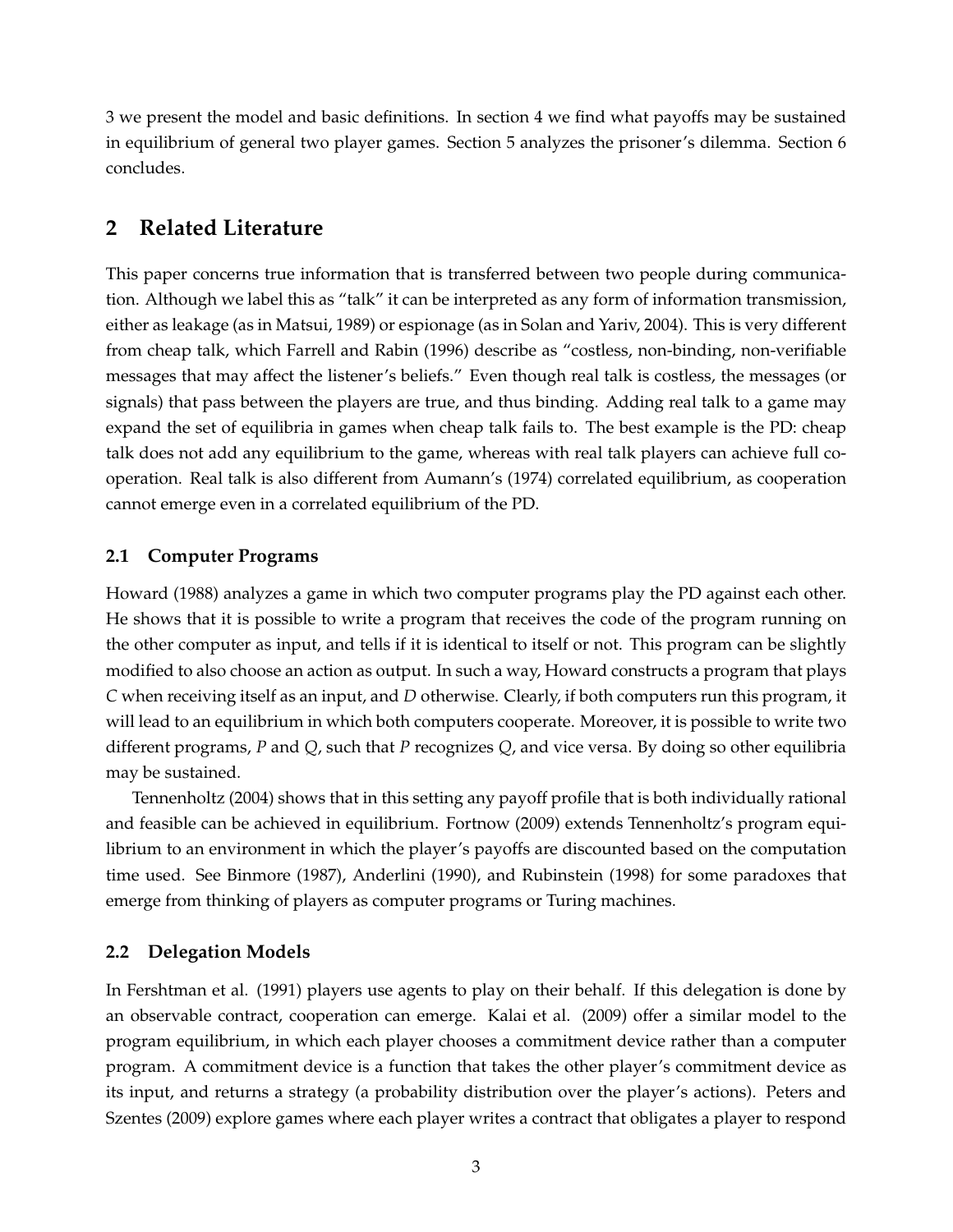with a specified action depending on the opponent's contract. They prove a similar folk theorem for any number of players and further show that this result does not hold in an environment with incomplete information.

In all these models, the players don't actually play the game themselves— the game is played by a computer program, a commitment device, or an agent. Formally commitment devices or contracts play the role of interaction in our model; however we extend the framework to allow noisy signals. Players don't know the strategy of their opponent with certainty. This allows us to answer additional questions. How does the equilibrium payoff set depend on *p*, the probability of learning? Under what conditions can we get (*C*, *C*) as an equilibrium outcome of the PD? We also allow for correlation in learning each other's strategies.

#### **2.3 Informal Models**

An informal commitment model without any external mechanisms is Frank's (1998) commitment model. Emotions are the commitment devices. It is argued that feelings such as love, anger or revenge can sometimes make people act in way that are not in their best interests. Hence, a person's feelings commit him to act in a certain way. Since psychological research shows that emotions are both observable and hard to fake (see Frank (1988) and references within), an agent can use them as signals in a game. This enables each player to discern his opponents emotional predispositions through physical and behavioral clues, and play accordingly.

Gauthier (1986) proposes an environment in which there are two types of agents: straightforward maximizers (SM) and constrained maximizers (CM). SM simply maximize their utility; CM are more sophisticated. They take into account the utilities of the other players and base their actions on a joint strategy: "A CM is conditionally disposed to cooperate in ways that, followed by all, would yield nearly optimal and fair outcomes, and does cooperate in such ways when she may actually expect to benefit." Gauthier assumes that an agent's type is known to everybody else (or at least with some positive probability). Thus, in the PD, when a CM meets another CM, they will both cooperate. In any other interaction between two players, they will both defect.

These last two works resemble ours but are not posed in a formal game theoretic framework. Binmore (1994), for example, criticised Gauthier for lacking microeconomic foundations. This paper provides a formal game-theoretic model that captures the intuition above.

#### **2.4 Non Simultaneous Models**

A different line of research considers players who do not play simultaneously; the second player chooses a strategy conditional on the first player's choice.

One example of such a model is Howard's (1971) metagame model. A 2-metagame is a game in which player 1 chooses a "regular" strategy (an action), while player 2 chooses a function from player 1's actions to his own action space. For instance, in the PD player 1 can either play *C* or *D*, and player 2 can play *CC*, *DD*, *CD*, *DC* where the first letter describes the action he plays if player 1 plays *C* and the second is the action to be played if player 1 plays *D*. The strategy *CD* can be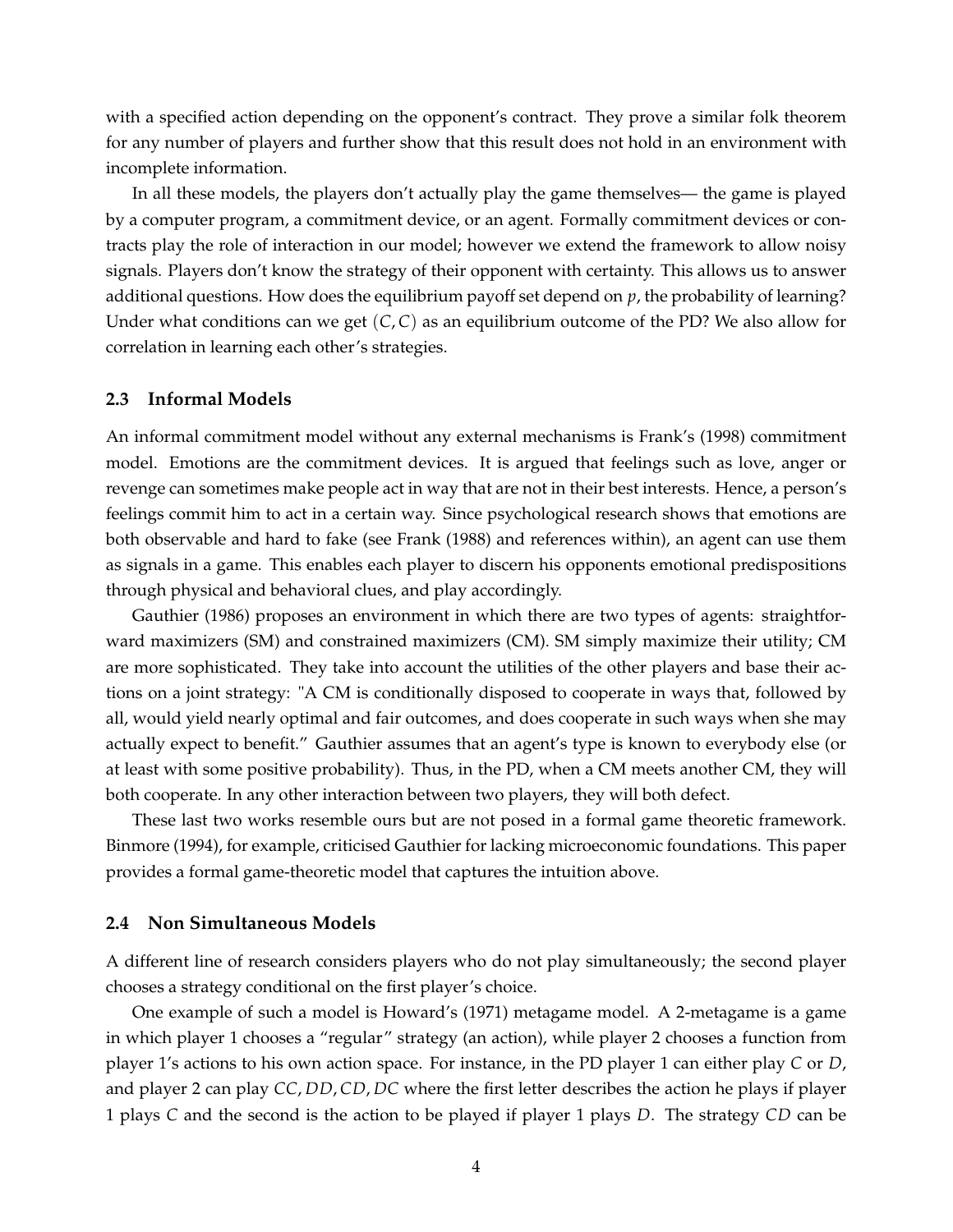interpreted as "I will cooperate if, and only if, you will". However, (*C*, *CD*) is not an equilibrium since given the fact that player 1 plays *C*, player 2 will deviate to *DD*.

Similarly, a 1-2-metagame is a game in which player 2's strategies are functions from player 1's actions to his own, and player 1's strategies are functions from player 2's strategies, as just defined, into actions. In the PD example, since player 2 has 4 strategies, player 1 now has 16. Interestingly, now (*DDCD*, *CD*) is an equilibrium yielding cooperation by both players. In Howard's words: "Player 2 says, "I'll cooperate if you will" (implying "not if you won't", i.e., the policy *CD*), and 1 replies "in that case (meaning if *CD* is your policy) I'll cooperate too (implying "not otherwise,", i.e., the policy *DDCD*)."

In Solan and Yariv's (2004) model of espionage, player 2 chooses an action. If player 1 then purchases information about it, with some probability he receives a signal about the action 2 chose. Finally player 1 chooses an action. In their model strategies are not chosen simultaneously; also, only one player can obtain information about the other player's strategy, while in this model both can. Finally, espionage is costly but in our model information is free.

Matsui (1989) models espionage in an infinitely repeated game. Each player chooses a strategy for the entire game. Then one player might be informed of the other player's strategy and can then revise his strategy in this light. Then, the repeated game is played out. Matsui shows that any subgame perfect equilibrium pair of payoffs is Pareto-efficient as long as the probability of information leakage is small enough. The models are very different— one-shot versus repeated game, one-sided espionage versus two-sided, simultaneous choice of strategies versus the possibility of revising one's strategy after obtaining information.

"Secret handshakes" in evolutionary game theory are related to our strategy "nice". Robson (1990) considers any evolutionary game possessing several evolutionarily stable strategies (ESS) with differing payoffs. A mutant is introduced which will "destroy" any ESS which yields a lower payoff than another. This mutant possesses a costless signal and also conditions on the presence of this signal in each opponent. The mutant then can protect itself against a population playing an inefficient ESS by matching this against those who do not signal. At the same time, the mutants can achieve the more efficient ESS against the mutant population itself. The main difference in results is that in a one-shot prisoner's dilemma a superior outcome (which is not induced by an ESS) may be temporarily but not permanently attained; in our framework (*C*, *C*) is an equilibrium outcome even in a one-shot PD. In the case of the repeated prisoner's dilemma, the "evolution of co-operation" becomes ultimately inevitable.

### **3 The Real Talk Model**

Let  $G = \langle A_1, A_2, \Pi_1, \Pi_2 \rangle$  be a two-person game in normal form, where  $A_i$  is a finite set of actions for player *i* ( $i = 1, 2$ ), and  $\Pi_i : A_1 \times A_2 \to R$  is the payoff function for player *i*. A mixed action Nash equilibrium in *G* is a pair of mixed actions,  $(α<sub>1</sub><sup>*</sup>, α<sub>2</sub><sup>*</sup>)$  such that neither player can increase his expected payoff by deviating to another (mixed) action. Formally: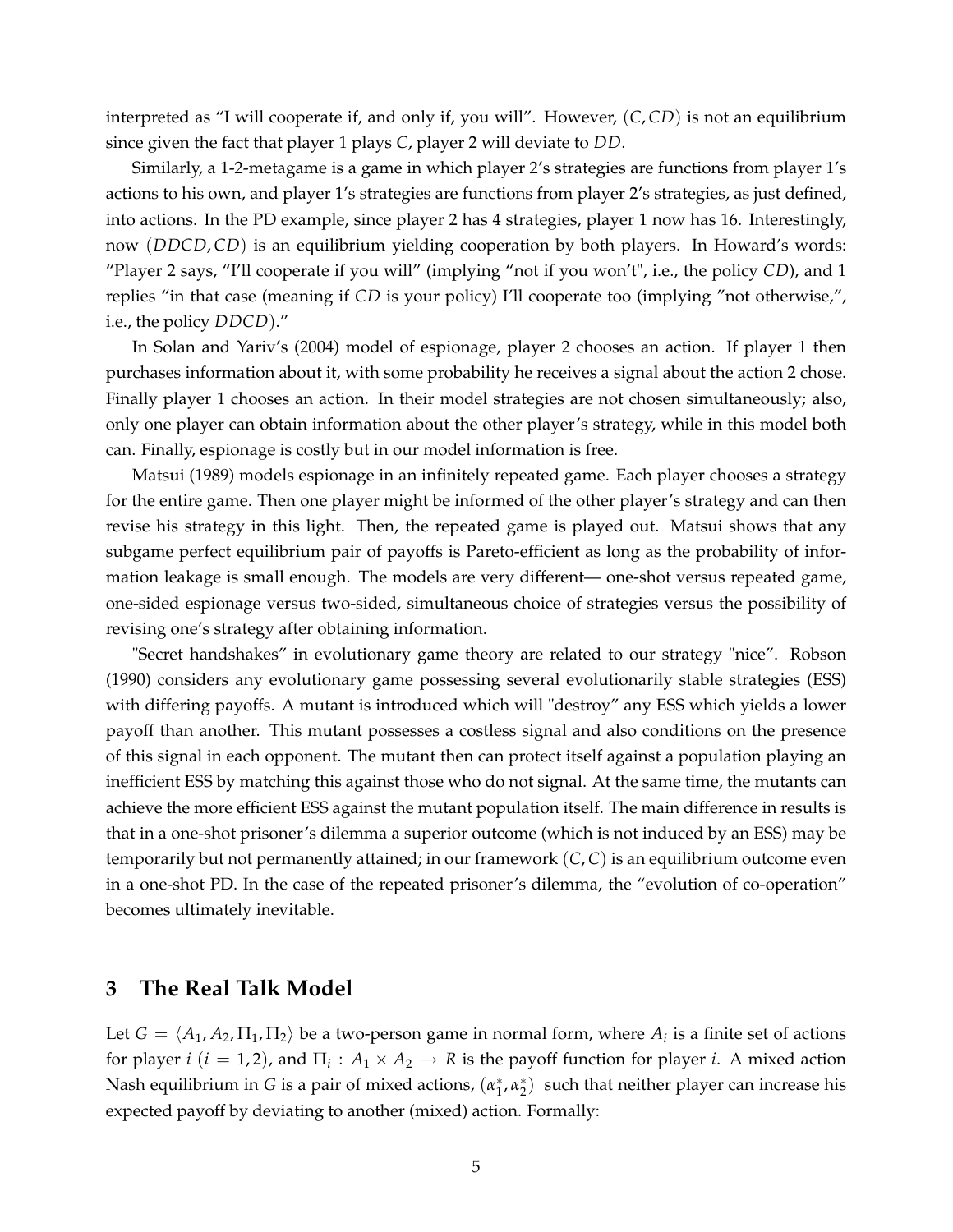**Definition 1** A mixed action Nash equilibrium in G is a pair of mixed actions  $(\alpha_1^*, \alpha_2^*)$  such that for  $i = 1, 2$ :  $\Pi_i$  (α<sup>\*</sup><sub>*i*</sub>, α<sup>\*</sup><sub>-*i*</sub>  $\left(\alpha_i, \alpha_{-i}^*\right)$  $\int$  *for any*  $\alpha_i \in \Delta(A_i)$ .

**Definition 2** *A strategy*  $s_i \in S_i$  *for player i in the game with real talk*  $\hat{G}$  *that is induced by*  $G$  *is a function from S*−*<sup>i</sup>* ∪ {∅} *to* ∆(*Ai*)*, where S*−*<sup>i</sup> is the opponent's strategy set,* ∅ *represents learning nothing:*

$$
S_i \subseteq \{f: S_{-i} \cup \{\emptyset\} \to \Delta(A_i)\}.
$$

A game with real talk  $\widehat{G}$  induced by the game  $G$  consists of three stages and is played as follows:

- 1. Both players choose a strategy simultaneously;
- 2. Each player observes his opponent's chosen strategy with probability *p* and with probability  $1 - p$  he sees nothing;
- 3. Each player then uses his own strategy and the signal in stage 2 to choose an action in  $\triangle A_i$ .

**Definition 3** *The game with real talk,*  $\widehat{G}$ , that is induced by  $G$ , is a tuple  $(G, S, p, \rho)$  where:

- *G is a two-person game in normal form.*
- $S = S_1 \times S_2$ , where  $S_i$  is the set of feasible strategies of player i.
- $p \in [0, 1]$  *is the probability that each player observes the other player's strategy in stage 2.*
- $\rho \in [0,1]$  *is the correlation coefficient*<sup>1</sup> *between the two events*  $\{X_1 = 1\}$  *and*  $\{X_2 = 1\}$ *, where*  $X_i = 1$ *if i observes j's strategy and*  $X_i = 0$  *if i gets no signal.*

**Proposition 1** *For at least one player*  $S_i \neq \{f : S_j \cup \{\emptyset\} \rightarrow \Delta(A_i)\}.$ 

**Proof** Otherwise  $S_1 = |\Delta(A_1)|^{|S_2|+1}$  and  $S_2 = |\Delta(A_2)|^{|S_1|+1}$  which is impossible by Cantor's Theorem.  $\blacksquare$ 

The strategies that the players choose in the first stage will determine what action they play in the last stage given the signal at stage 2. Strategies are fixed, and cannot be changed once chosen.

**Remark 1** *It is possible to construct finite strategy spaces, which contain as few as just one strategy for each player. For example,*  $S_i = \{s_i\}$  *where for each player,*  $s_i$  *is a strategy that always plays some pure action*  $a_i \in A_1$ . It is also possible to construct infinite strategy spaces such that  $S_i$  includes all function from *S*−*<sup>i</sup>* ∪ {∅} *to* ∆(*Ai*) *that can be described in finite sentences (using Godel encoding); see Peters and Szentes (2009).*

 $1$ Note that even though technically the correlation coefficient could be also negative, under our interpretation it makes less sense: if one player detects his opponent's strategy in a conversation, then it should increase the probability that the opponent detects his, rather than decreases it.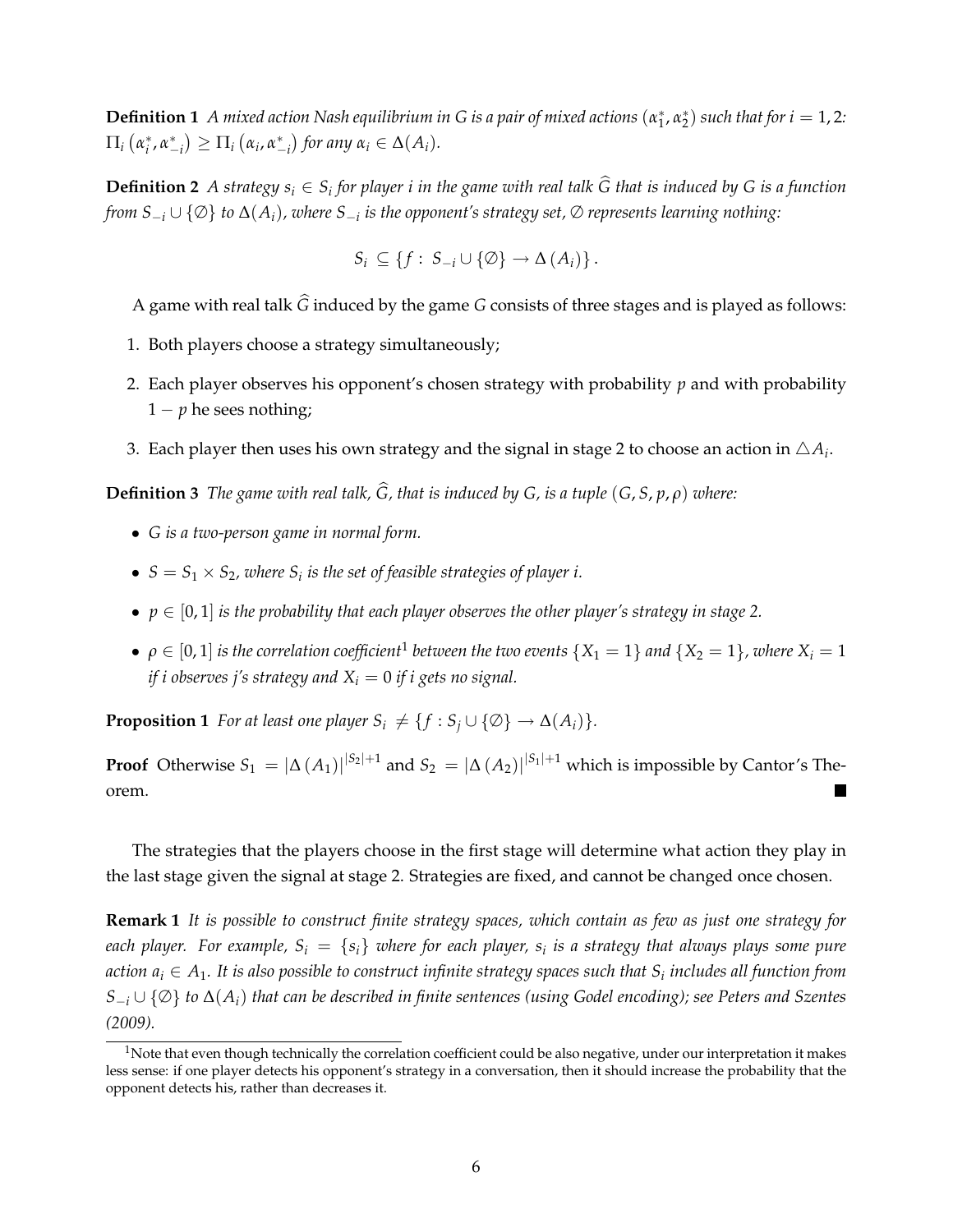After a strategy profile is chosen, there are four possibilities for the information the players have: Both players receives signals, player 1 receives a signal and 2 does not, player 2 receives a signal and 1 does not, and none of the players receives a signal. The following table shows the probabilities for the four cases:

|           | signal                   | no signal              |
|-----------|--------------------------|------------------------|
| signal    | $\rho p$ $(1$<br>$- p$ ) | $(-p) - \rho p (1 -$   |
| no signal | $p(1-p) - \rho p(1-p)$   | $(1-p)^2 + \rho p$ (1) |

As expected, correlation increases the probabilities along the main diagonal, and decreases those on the secondary diagonal by  $\rho p (1 - p)$ . If a strategy profile  $(s_1, s_2)$  is chosen by the two players, each one plays one of two possible actions, according to the signal he receives. The action profiles for the four different possibilities are shown in the following table:

|        | signal                                   | no signal                          |
|--------|------------------------------------------|------------------------------------|
| signal | $(s_1(s_2), s_2(s_1))$                   | $(s_1(s_2), s_2(\emptyset))$       |
|        | no signal $ (s_1(\emptyset), s_2(s_1)) $ | $(s_1(\emptyset), s_2(\emptyset))$ |

Let  $\hat{\Pi}_i(s_1, s_2)$  be the expected payoff for player *i* if the strategies chosen by player 1 and player 2 are *s*<sup>1</sup> and *s*2, respectively. Using the above two tables and the action payoff function, Π, we obtain:

$$
\begin{aligned} \widehat{\Pi}_{i}(s_{1}, s_{2}) &= \left[ p^{2} + \rho p \left( 1 - p \right) \right] \cdot \Pi_{i} \left( s_{1}(s_{2}), s_{2}(s_{1}) \right) + \left[ p(1 - p) - \rho p \left( 1 - p \right) \right] \cdot \Pi_{i} \left( s_{1}(s_{2}), s_{2} \left( \emptyset \right) \right) + \\ &+ \left[ p(1 - p) - \rho p \left( 1 - p \right) \right] \cdot \Pi_{i} \left( s_{1} \left( \emptyset \right), s_{2}(s_{1}) \right) + \left[ (1 - p)^{2} + \rho p \left( 1 - p \right) \right] \cdot \Pi_{i} \left( s_{1} \left( \emptyset \right), s_{2} \left( \emptyset \right) \right). \end{aligned}
$$

As mentioned before, the simplest possible strategies are constant mixed actions, i.e. ones that always play an action *α<sup>i</sup>* ∈ ∆(*Ai*) regardless of what player *i* learns about player *j*'s strategy. If both players choose such strategies, then their payoff would be:  $\hat{\Pi}_i (s_1, s_2) = \Pi_i (\alpha_1, \alpha_2)$ .

**Definition 4** *A strategy space S is natural if it contains all constant mixed actions. That is, for i* = 1, 2 *and*  $\alpha_i \in \Delta(A_i)$  *the strategy set*  $S_i$  *contains a strategy that always plays the (mixed) action*  $\alpha_i$  *regardless of the opponent's strategy.*

**Definition 5** *A* Nash equilibrium in the game with real talk *G* is a pair of strategies  $(s_1^*, s_2^*)$  such that  $\Pi_1(s_1^*, s_2^*) \geq \Pi_1(s_1, s_2^*)$  for any  $s_1 \in S_1$  and  $\Pi_2(s_1^*, s_2^*) \geq \Pi_2(s_1^*, s_2)$  for any  $s_2 \in S_2$ .

The following proposition follows immediately from these definitions.

**Proposition 2** *If*  $\widehat{G}$  *is the real talk game induced by G and S is "natural" then* 

- *1. Every strategy in G has a corresponding (constant) strategy*<sup>2</sup> *in G.* #
- *2. Given any mixed action Nash equilibrium* (*α*<sup>∗</sup> <sup>1</sup>, *α*<sup>∗</sup> <sup>2</sup> ) *in the original game G, there is a corresponding Nash equilibrium*  $(s_1^*, s_2^*)$  *in the game with real talk*  $\overline{G}$  *such that*  $s_i^* \equiv \alpha_i^*.$

<sup>&</sup>lt;sup>2</sup>Note that this does not imply that all Nash equilibria in  $\hat{G}$  are in constant strategies.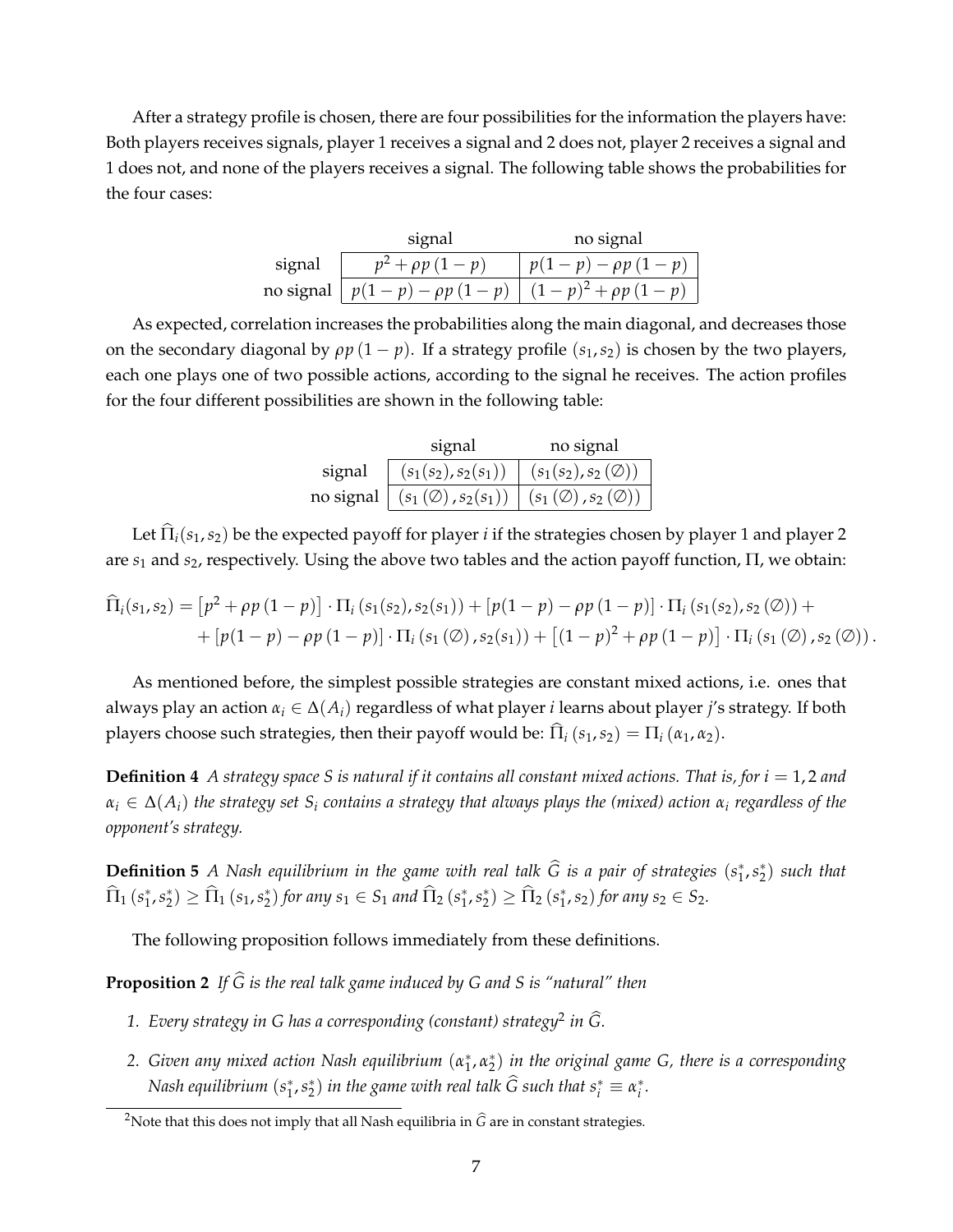*3. Furthermore if*  $p = 0$  *then*  $\hat{G}$  *is strategically equivalent to the original game G.* 

**Proof** If  $p = 0$  and a player chooses a strategy *s*, then the only possible input that the strategy would receive is  $\emptyset$ , and the action that will be played in  $\widehat{G}$  is  $s(\emptyset)$  with probability 1 (players play  $s(\emptyset)$  regardless of the opponent's strategy). Therefore, by choosing a strategy all the players do is simply choose a probability distribution over their own action space *Ai*. Since *S* is natural, for every probability distribution in *Ai* player *i* has a constant strategy that always plays it (of course, there may be many other strategies that play the same mixed action when receiving no signal, but they are all equivalent in this case). Hence, strategically the players face exactly the same choices in *G* as they do in *G*. Clearly, the feasible payoff profiles and Nash equilibria are the same in the two games.  $\overline{\phantom{a}}$ 

If *S* is natural, then the players *can* play the original game *G*, whereas when  $p = 0$  they have no other choice.

# **4 A Real Talk Folk Theorem**

Let *G* be a two person game and let  $w_i$  be the minmax value for player  $i$  *G*, i.e.

$$
w_i = \min_{\alpha_j \in \Delta A_j} \max_{a_i \in A_i} \Pi_i(a_i, \alpha_j).
$$

**Definition 6** *A payoff*  $\pi$ *i* for player *i* is individually rational if  $\pi$ <sup>*i*</sup>  $\geq w$ <sup>*i*</sup>.

Let  $\psi_i$  be player *i*'s minmax strategy. That is, when  $\psi_i$  is played, player *j* can achieve a payoff of at most  $w_j$ . Formally,  $\psi_i \in \arg\min_{i \in A_i} \max_{a_i \in A_{-i}} \Pi_{-i}(a_i, a_j)$ . For any  $\alpha_i \in \Delta A_i$ , let  $\alpha_i(a_i)$  be the probability of the action *ai*.

**Definition 7** *A payoff profile*  $(\pi_1, \pi_2)$  *is feasible* <sup>3</sup> *if*  $\exists \alpha_i \in \triangle A_i$ ; *i* = 1, 2 *such that* 

$$
(\pi_1, \pi_2) = \sum_{a_1 \in A_1} \sum_{a_2 \in A_2} \alpha_1(a_1) \alpha_2(a_2) \Pi(a_1, a_2).
$$

**Proposition 3** *[Folk Theorem] For any game G there exists a game with real talk, G, such that any indi-* # *vidually rational and feasible payoff profile*  $(\pi_1, \pi_2)$  *of* G *is the payoff profile of some Nash equilibrium of*  $\widehat{G}$ .

**Proof** Let  $(\pi_1, \pi_2)$  be an individually rational and feasible payoff profile. Let  $\alpha_1$  and  $\alpha_2$  be *any* pair of probability distributions over  $A_1$  and  $A_2$  respectively such that

$$
(\pi_1, \pi_2) = \sum_{a_1 \in A_1} \sum_{a_2 \in A_2} \alpha_1(a_1) \alpha_2(a_2) \Pi(a_1, a_2)
$$

 $3$ Note that this definition is not standard because of independent mixing of actions, and it does not always coincide with the standard definition of a feasible payoff profile. The standard definition requires ( $\pi_1$ ,  $\pi_2$ ) to be a convex combination of all outcomes in *G*, that is ∑ *α*∈*A α*(*a*1, *a*2)Π(*a*1, *a*2) where *α* is a probability distribution over the joint action space *A*.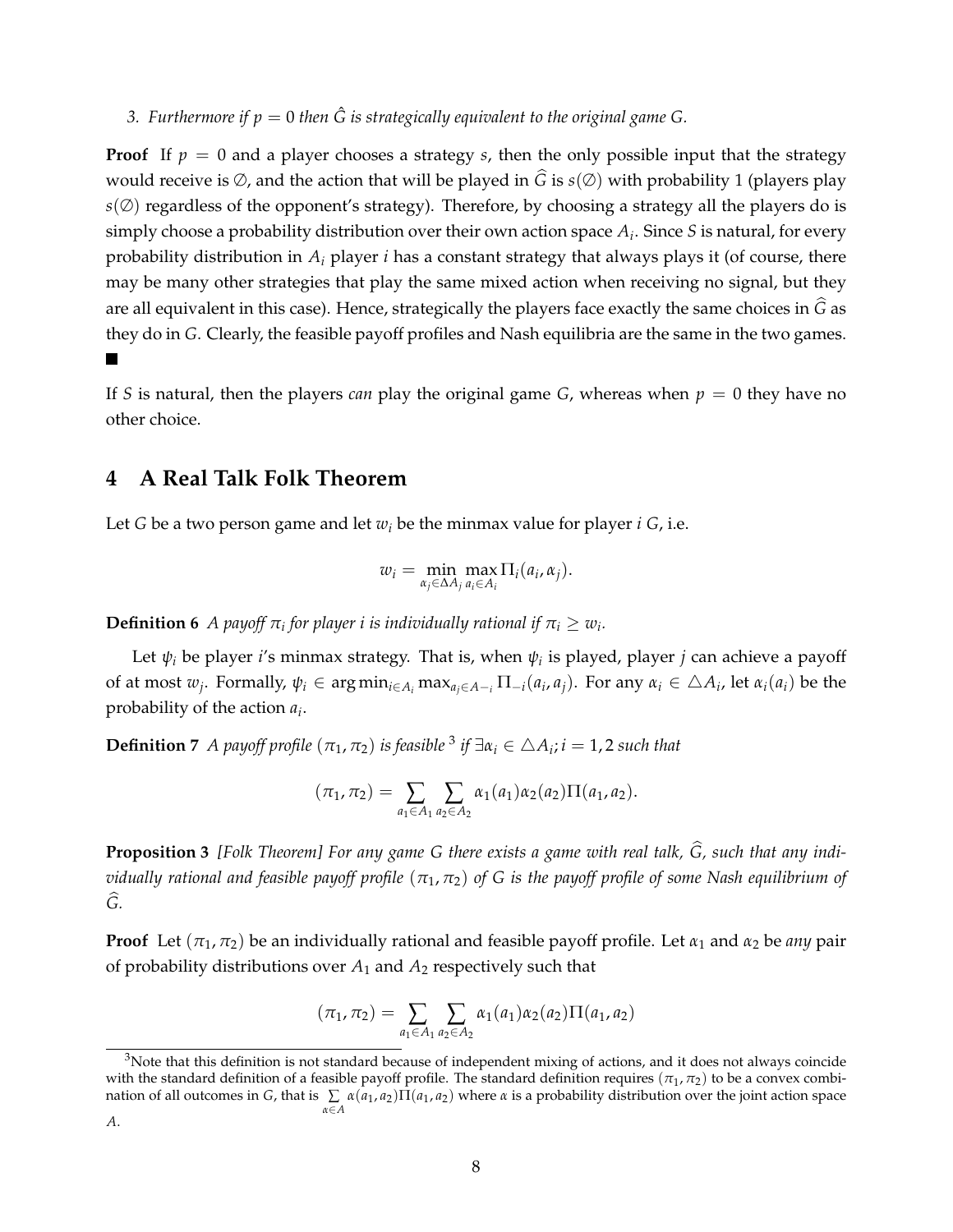Define  $s^{\pi} := \left(s_1^{(\pi_1, \pi_2)}, s_2^{(\pi_1, \pi_2)}\right)$  $\binom{(\pi_1,\pi_2)}{2}$  as follows:

$$
s_i^{(\pi_1,\pi_2)}(s_j) = \begin{cases} \alpha_i \text{ if } s_j = s_j^{(\pi_1,\pi_2)} \\ \psi_i \text{ otherwise} \end{cases}.
$$

Let  $S_1$  and  $S_2$  be arbitrary mutually consistent strategy sets such that  $s_1^{(\pi_1,\pi_2)} \in S_1$  and  $s_2^{(\pi_1,\pi_2)} \in S_2$ for all individually rational and feasible payoffs  $(\pi_1, \pi_2)$ . Let  $\hat{G} = (G, S, 1, 1)$ . That is  $\hat{G}$  is the real talk game that is induced from *G* when  $S_1 \times S_2$  is the strategy set,  $p = 1$ , and  $p = 1$ .

The strategy profile  $s^{\pi}$  is a Nash equilibrium in  $\hat{G}$  for any  $(\pi_1, \pi_2)$ . To see this, assume that player 2 plays  $s_2^{(\pi_1,\pi_2)}$ . If player 1 plays  $s_1^{(\pi_1,\pi_2)}$  then the players will play (*α*<sub>1</sub>, *α*<sub>2</sub>), yielding player 1 a payoff of  $\pi_1$ . If player 1 deviates to any other strategy, player 2 will play  $\psi_2$  against him, giving player 1 a payoff of no more then  $w_1$ . However, since  $(\pi_1, \pi_2)$  is individually rational,  $\pi_1 \geq w_1$  and therefore  $\pi_1$  is at least as good as player 1's payoff if he chooses to deviate. The same argument holds for player 2. Since no player has an incentive to deviate,  $(s_1^{(\pi_1,\pi_2)}, s_2^{(\pi_1,\pi_2)})$  $\left(\begin{smallmatrix} (\pi_1,\pi_2) \ 2 \end{smallmatrix}\right)$  is a ; equilibrium of *G*ˆ.

**Corollary 4** *If*  $(\pi_1, \pi_2)$  *is an individually rational and feasible payoff profile such that*  $\pi_i > w_i$ , then  $\exists p < 1$ *such that*  $(\pi_1, \pi_2)$  *is an equilibrium payoff of*  $\widehat{G} = (G, S, p, 1)$ *.* 

**Proof** We now have to specify what to play when a player sees nothing. Suppose they play the same as if they saw the right strategy:  $s_i^{(\pi_1, \pi_2)}$  $\binom{(\pi_1, \pi_2)}{i}$   $(s_j) = \alpha_i$ . Since  $\pi_i$  is strictly greater than  $w_i$  and 1 − *p* is small it will not change *i*'s incentives. The payoff will be exactly  $(\pi_1, \pi_2)$  since on-path play involves playing  $(\alpha_1, \alpha_2)$ .

For  $p = 0$  or  $p = 1$  the converse of the folk theorem clearly holds: Every equilibrium payoff profile of  $\hat{G}$  is individually rational and feasible. When  $0 < p < 1$  a partial converse holds.

**Proposition 5** *[Converse of Folk Theorem] Let G be a game with real talk comprising natural strategy spaces* # *S*<sup>1</sup> *and S*2*. Any payoff profile* (*π*1, *π*2) *of a Nash equilibrium in G is (a) individually rational; (b) if either* #  $p = 1$  *or*  $\rho = 0$  *it is also feasible.* 

**Proof** Part (a): Suppose that  $(\pi_1, \pi_2)$  is the payoff profile of a Nash equilibrium in  $\widehat{G}$  that is not individually rational. Then for some *i*,  $\pi_i < w_i$ . Player *i* can guarantee himself at least  $w_i$  by deviating to a constant strategy that plays his maxmin action.

Part (b): When  $p = 1$  both players always detect their opponent's strategies and they play the action determined by the strategies with probability 1. Since players' actions are simply probability distributions over their own action spaces, they are independent. By definition, this induces a feasible payoff profile.

When  $\rho = 0$  the signals the players receive are independent. Since the players' actions are simply a probability distribution over their own action spaces, they are independent. Hence, each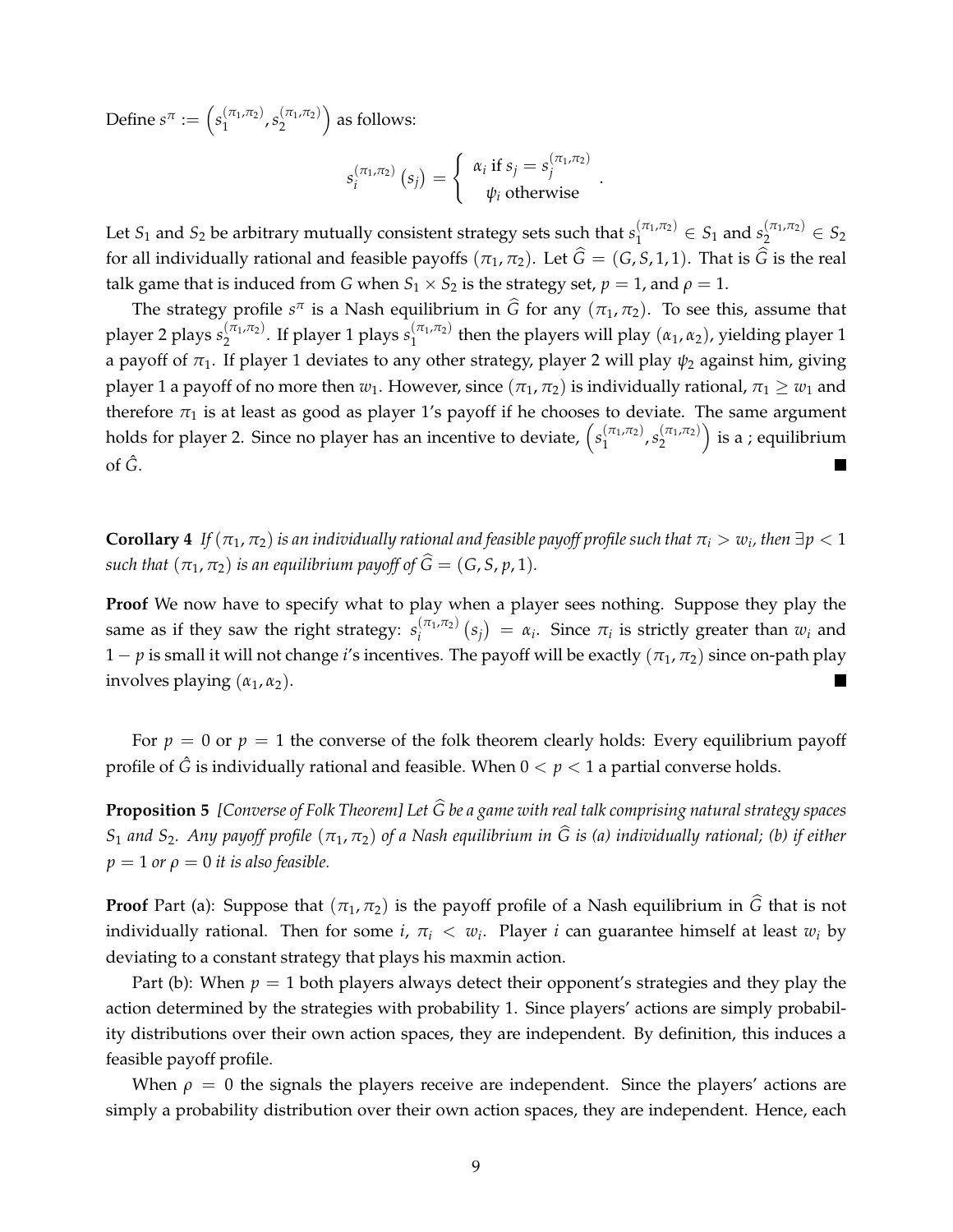player plays an independent lottery conditioned on an independent signal. These are compound independent lotteries, which in turn are also independent. By definition, this induces a feasible payoff profile.  $\blacksquare$ 

This converse does not hold for any  $\widehat{G}$  induced by *G*: If  $S_i$  is not *natural* it might not be rich enough for player *i* to be able to minmax player  $j \neq i$ .

Denote the set of equilibrium payoffs of a game with real talk with *p* and  $\rho$  by  $V(p,\rho)$ .

**Proposition 6** *[Monotonicity]* (a)  $p < p' \implies V(p,0) \subset V(p',0)$ *. (b) If ρ >* 0 *and players have access to a correlated randomisation device,*

$$
p < p' \implies V(p, \rho) \subset V(p', \rho).
$$

**Proof** Let  $p < p'$  and let  $\pi := (\pi_1, \pi_2) \in V(p, 0)$ . We can find an equilibrium strategy profile of the form *s* = (*nice*\_*q*<sub>1</sub>, *q*<sub>2</sub>, *nice*\_*r*<sub>1</sub>, *r*<sub>2</sub>) which gives the payoff vector *π*. Here *nice*\_*q*<sub>1</sub>, *q*<sub>2</sub> is a strategy profile of player where he plays  $q_1 \in \Delta(A_1)$  if he sees that strategy *nice\_r*<sub>1</sub>,*r*<sub>2</sub>, plays  $q_2 \in \Delta(A_1)$ if he gets no signal, and minmaxes 2 if he sees anything else. Define a new strategy profile *s*/ = (*nice*\_*q*/ <sup>1</sup>, *q*/ <sup>2</sup>, *nice*\_*r*/ 1,*r*/ <sup>2</sup>) by

$$
q_1' := \frac{p}{p'} q_1 + \left(1 - \frac{p}{p'}\right) q_2 q_2' := q_2
$$

.

It can be checked that *s'* induces the same distribution over *A* as *s*; since  $p < p'$  and *s* was an equilibrium so is  $s'$ . ∴  $\pi \in V(p',0)$ .

### **5 Cooperation in the Prisoner's Dilemma**

The general form of a PD payoff matrix is:

| b, b | d, a |
|------|------|
| a, d | c, c |

where *a > b > c > d*. However, without loss of generality, one can subtract *d* from all payoffs and divide by *c* in order to obtain a matrix of the form:

| b, b | 0, a |
|------|------|
| a, 0 |      |

where  $a > b > 1$ . We consider the last version as the general case of the PD.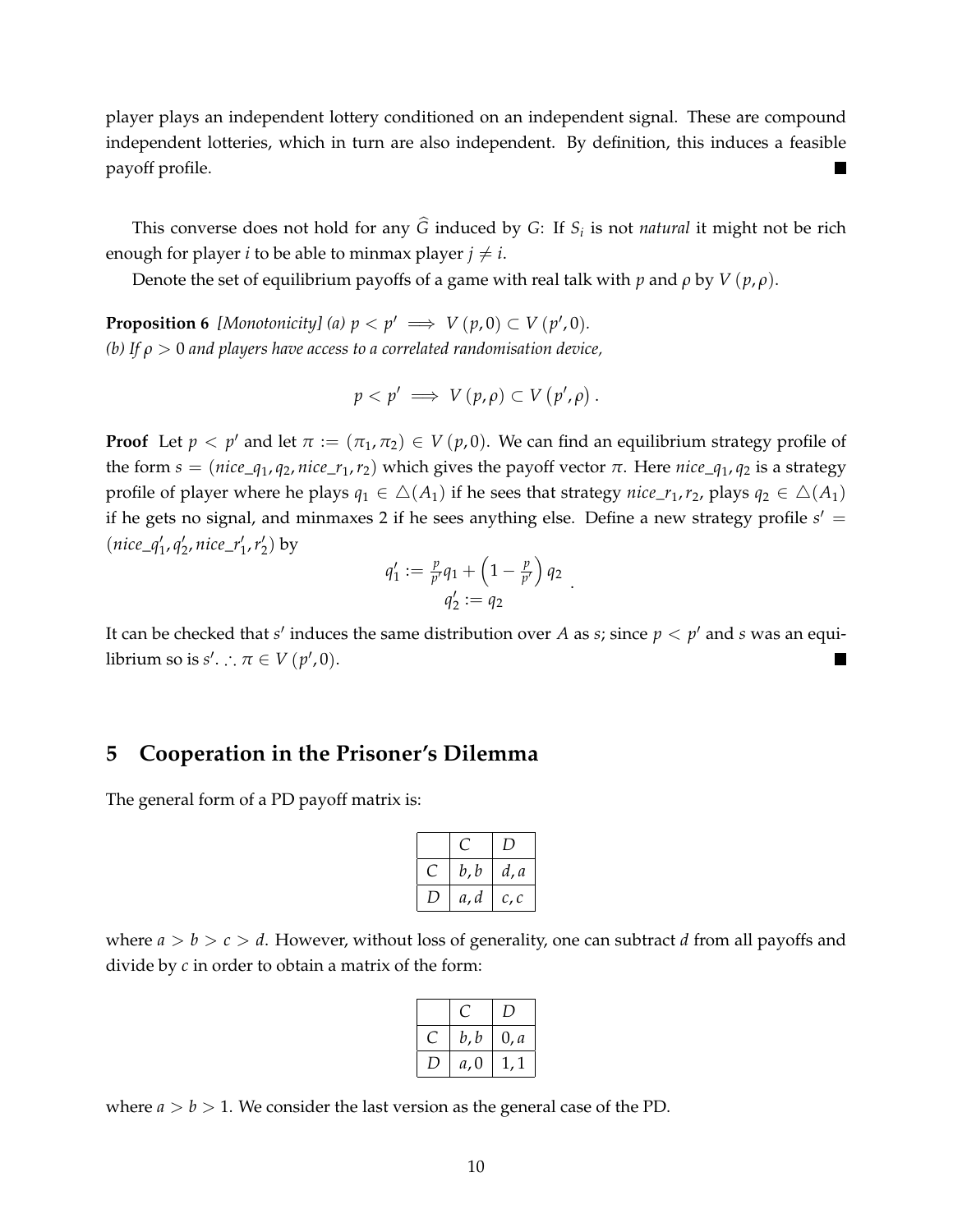Clearly, the only Nash equilibrium in this game is (*D*, *D*). If player 1 plays *C* with probability *x* ∈ [0, 1] and player 2 plays *C* with probability *y* ∈ [0, 1], the expected payoff for player 1 is

$$
\Pi = x \cdot y \cdot b + (1 - x) \cdot y \cdot a + (1 - x) \cdot (1 - y).
$$
  
\n
$$
\implies \Pi = x \cdot y \cdot (b - a + 1) - x + y \cdot (a - 1) + 1.
$$

Note that *<sup>∂</sup>*<sup>Π</sup> *<sup>∂</sup><sup>x</sup>* <sup>=</sup> *<sup>y</sup>* · (*<sup>b</sup>* <sup>−</sup> *<sup>a</sup>* <sup>+</sup> <sup>1</sup>) <sup>−</sup> <sup>1</sup> *<sup>&</sup>lt;* 0 and *<sup>∂</sup>*<sup>Π</sup> *<sup>∂</sup><sup>y</sup>* = *x* · (*b* − *a* + 1) + (*a* − 1) *>* 0. Thus player 1 prefers *x* to be low, and would like player 2 to choose *y* as high as possible. Moreover, given the value of *y*, the incentive of player 1 to reduce *x* depends on the value of  $b - a + 1$  : the higher this value is, the less player 1 has to lose by playing cooperatively. The same is true for player 2, and thus the value *c* := *b* − *a* + 1 can be seen as the strength of the incentive to play cooperatively (or the inverse of the gain to defection).

#### **5.1 Equilibria and Possible Payoffs**

In this section we discuss the criteria for an equilibrium in the PD. The following two observations stem directly from the payoff matrix:

- 1. The mimax action for both players is *D*. If a player deviates to it, his opponent's payoff is at most 1.
- 2. Assuming that *S* is natural, each player can guarantee a payoff of 1 by choosing the constant strategy that always plays *D*. Let *d* be such a strategy.

For any strategy profile  $(s_1,s_2)$  we can define a new one  $(s_1^d,s_2^d)$  such that  $s_i^d(s_{-i}^d) = s_i(s_{-i}), s_i^d(\emptyset) =$  $s_i(\emptyset)$  and otherwise  $s_i^d(\cdot) = D$ . The strategy  $s_1^d$  plays against  $s_2^d$  exactly as  $s_1$  plays against  $s_2$ . However, against any other strategy it plays the minmax action *D*. Clearly, the payoffs from (*s*1,*s*2) and  $(s_1^d, s_2^d)$  are exactly the same.

**Proposition**  $7$  If the strategy set is natural and  $(s_1,s_2)$  is an equilibrium, then  $(s_1^d,s_2^d)$  is also an equilibrium *in any strategy set that contains it.*

**Proof** By  $(s_1, s_2)$  being an equilibrium,  $\widehat{\Pi}_1(d, s_2) \leq \widehat{\Pi}_1(s_1, s_2)$  and  $\widehat{\Pi}_2(s_1, d) \leq \widehat{\Pi}_2(s_1, s_2)$ . By the definition of  $(s_1^d, s_2^d)$ ,  $\widehat{\Pi}_1(d, s_2^d) \leq \widehat{\Pi}_1(d, s_2)$  and  $\widehat{\Pi}_2(s_1^d, d) \leq \widehat{\Pi}_2(s_1, d)$ . Thus,  $\widehat{\Pi}_1(d, s_2^d) \leq \widehat{\Pi}_1(s_1, s_2)$ and  $\widehat{\Pi}_2\left(s_1^d,d\right) \leq \widehat{\Pi}_2(s_1,s_2)$ . But  $\widehat{\Pi}_1(s_1,s_2) = \widehat{\Pi}_1\left(s_1^d,s_2^d\right)$  and  $\widehat{\Pi}_2(s_1,s_2) = \widehat{\Pi}_2\left(s_1^d,s_2^d\right)$ , which means that when  $(s_1^d, s_2^d)$  is played, neither player has an incentive to deviate to *d*. What remains to be shown is that deviating to *d* is the most profitable deviation. This completes the proof, since if the players do not have an incentive to deviate to the most profitable deviation, they do not have an incentive to deviate at all, which means  $(s_1^d, s_2^d)$  is in fact an equilibrium.

With out loss of generality, assume that player 2 plays the strategy  $s_2^d$  and that player 1 deviates to some strategy. If player 2 receives a signal, the deviation is detected, which results in player 2 playing *D*, regardless of the chosen deviation. If player 2 does not receive a signal, the deviation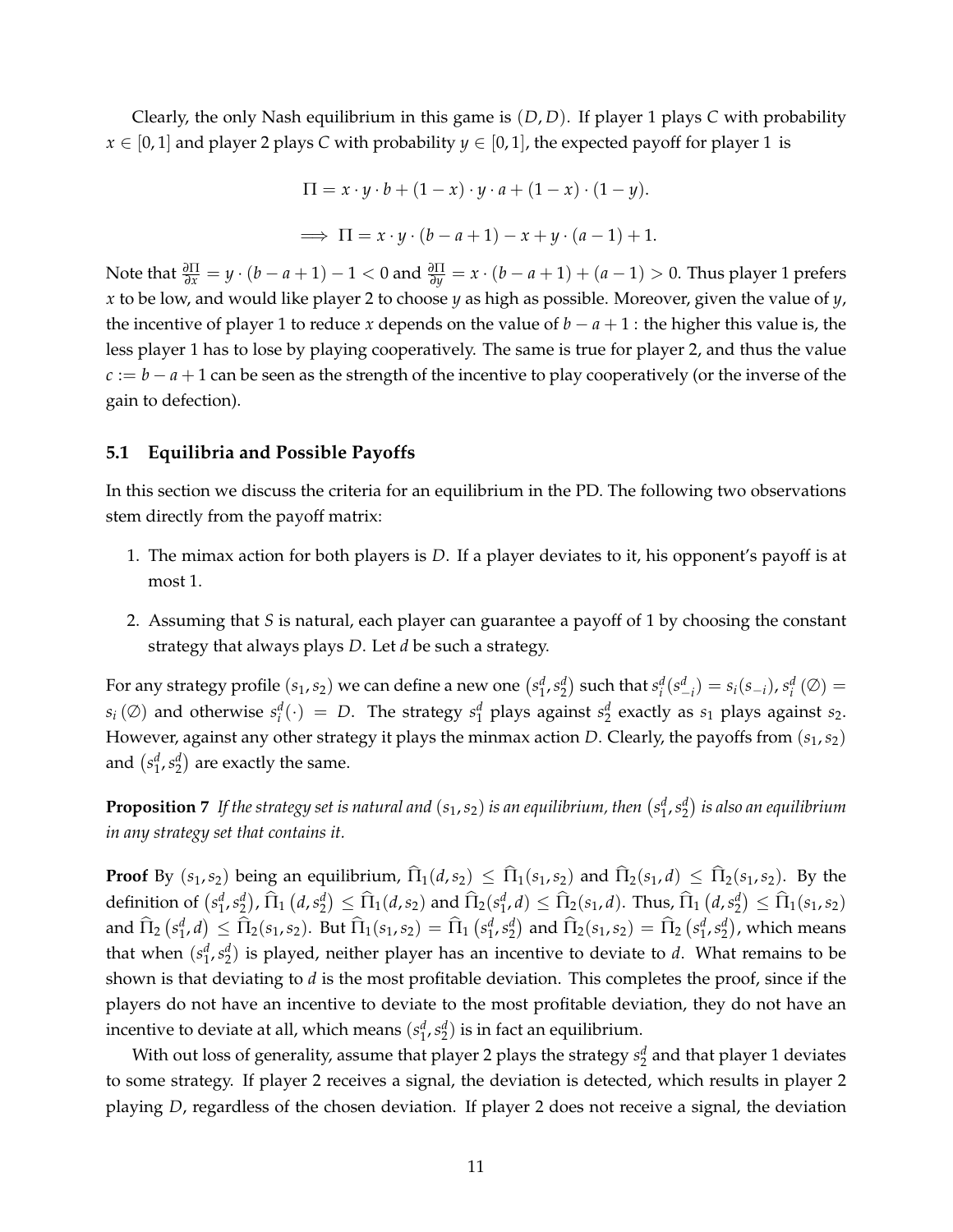is not detected, and player 2's action is not at all affected by the deviation. Since in both cases, all deviations result in the same action played by player 2, playing the strictly dominant action *D* is optimal.  $\blacksquare$ 

If we are interested only in what payoffs can be sustained in equilibrium, this proof allows us to restrict our attention only the strategies of the type  $(s_1^d, s_2^d)$ . Each strategy,  $s_1^d$  and  $s_2^d$  has to specify the action to be played against each other, and also what action to play when not receiving a signal. Since there are only two pure actions in this game, each strategy is a pair of probability distributions over  $(C, D)$ . Each pair of strategies  $\left(s_1^d, s_2^d\right)$  is equivalent to a point in  $[0, 1]^4$ .

#### **5.2 The Strategy Nice\_q**

We define the strategy *nice*\_*q* in the following way: If the opponent's strategy is detected, *nice*\_*q* plays *C* against the strategy *nice*\_*q*, and *D* against any other strategy. In case it receives no signal, it plays *C* with probability *q* and *D* otherwise.

It should be noted that although we interpret this strategy as "nice", it is only nice if the opponent plays exactly the same strategy. If, for example, player 1 plays  $nice\_{1\over 2}$  and player 2 plays  $nice\_{1\over 3}$ the result would be that nobody will cooperate if they detect each other, even though they are both "nice". That *nice\_q* reacts nicely only to one specific strategy is an advantage: If (*nice\_q*, *nice\_q*) is an equilibrium for a pair of strategy sets  $S_1$  and  $S_2$ , adding more strategies to either set leaves this profile as an equilibrium without re-defining the strategy *nice*\_*q* to take into account the newly added strategies.

Going back to the symmetric case, assume that the two players choose the strategy *nice*\_*q*. Consider the event "both players play *C*". This event is the union of the following three events:

- 1. Both players receive a signal about the opponent's strategy.
- 2. One player receives a signal and the other does not, but chooses to play *C* anyway.
- 3. Neither players receives a signal but both choose to play *C* nonetheless.

The corresponding probabilities for these events are:

- 1.  $p^2 + \rho p (1-p)$
- 2.  $2 \cdot q \cdot [p(1-p) \rho p(1-p)]$  (Either player may be the one receiving the signal, hence the 2.)

3. 
$$
q^2 \cdot [(1-p)^2 + \rho p (1-p)]
$$

Since they are disjoint, the event that both players play *C* occurs with probability equal to the some of these three probabilities. That is,

$$
[p+q(1-p)]^2 + \rho p(1-p)(1-q)^2.
$$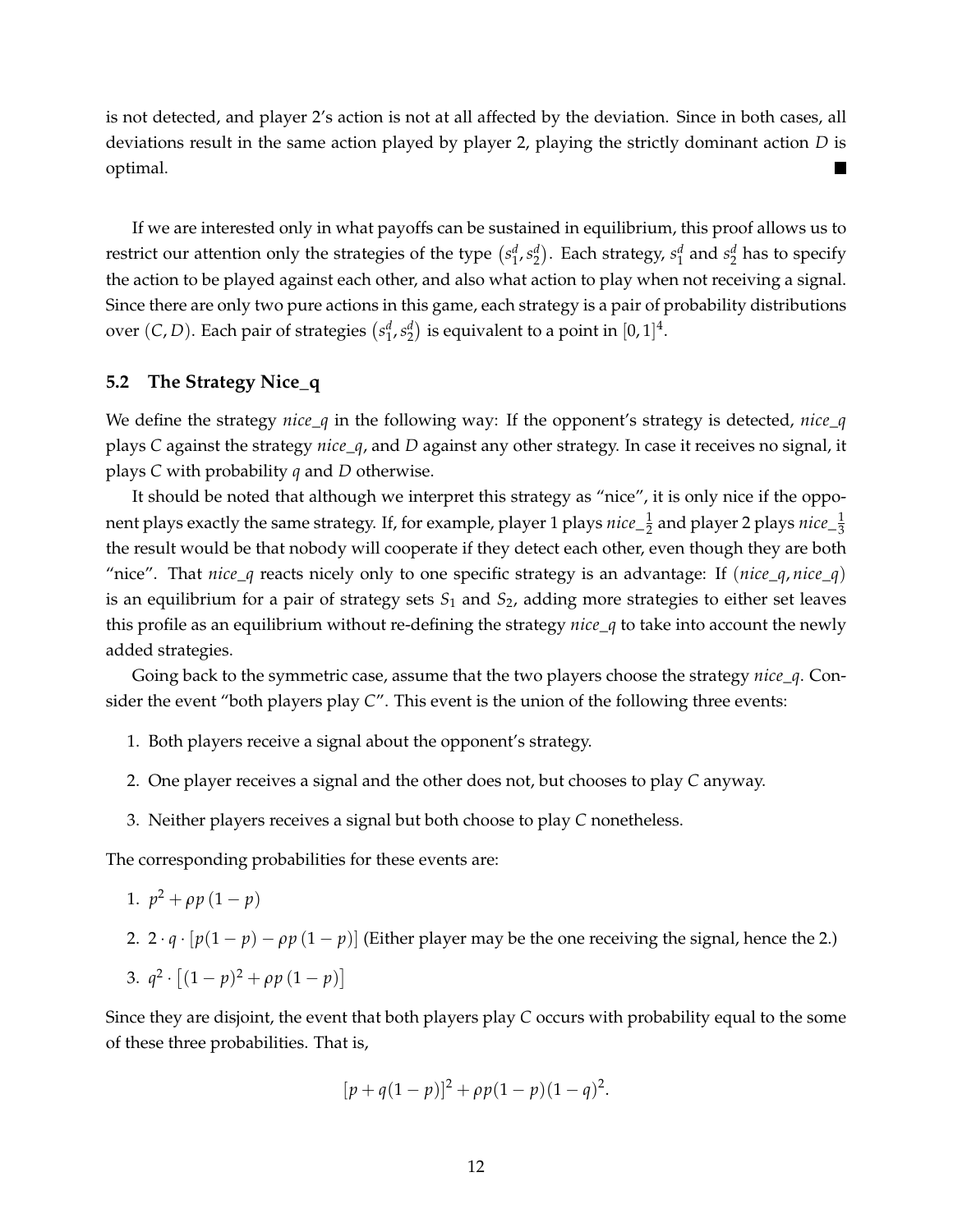Similarly, the probabilities for the other two possible action profiles (which can be calculated in a similar way) are:

$$
p(1-p)(1-q) + (1-p)q(1-p)(1-q) - \rho p(1-p)(1-q)^2
$$

for one player playing *C* and the other *D*, and

$$
[(1-p)(1-q)]^2 + \rho p(1-p)(1-q)^2
$$

for both players playing *D*.

Also note that the marginal probability for each player to cooperate is  $p + q(1 - p)$  and to defect is  $(1 - p)(1 - q)$ . By multiplying the payoffs of the game by these probabilities we obtain the expected payoff for each of the two players:

$$
\begin{aligned}\n\widehat{\Pi}_i(nice\_q, nice\_q) &= b \cdot \left[ [p + q(1-p)]^2 + \rho p(1-p)(1-q)^2 \right] \\
&\quad + 0 \cdot \left[ p(1-p)(1-q) + (1-p)q(1-p)(1-q) - \rho p(1-p)(1-q)^2 \right] + \\
&\quad + a \cdot \left[ p(1-p)(1-q) + (1-p)q(1-p)(1-q) - \rho p(1-p)(1-q)^2 \right] + \\
&\quad + 1 \cdot \left[ \left[ (1-p)(1-q) \right]^2 + \rho p(1-p)(1-q)^2 \right].\n\end{aligned}
$$

By rearranging and replacing  $b - a + 1$  by  $c$  we obtain;

$$
\begin{array}{rcl}\n\widehat{\Pi}_i(nice\_q, nice\_q) & = & c \cdot [p + q(1-p)]^2 + (a-2) \left[ p + q(1-p) \right] + 1 + \\
& + c \cdot \rho p(1-p)(1-q)^2.\n\end{array}
$$

Note that when holding the other parameters fixed, the higher the value of the incentive to cooperate, *c*, the higher the payoff for both players. If, for example, *a* is chosen to be 4 and *b* to be 3, then this expression is reduced to the simple expression:

$$
\widehat{\Pi}_i(nice_q, nice_q) = 2[p+q(1-p)] + 1.
$$

#### **5.3 Conditions for** (*nice*  $q$ , *nice*  $q$ ) **to be a Nash Equilibrium when**  $\rho = 0$

In this section we find values of *q* for which the strategy profile (*nice*\_*q*, *nice*\_*q*) is a Nash equilibrium. This calculation will be useful in the following section. We analyze the conditions for (*nice*\_*q*, *nice*\_*q*) to be a Nash Equilibrium from player 1's perspective. Since (*nice*\_*q*, *nice*\_*q*) is a special case of  $(s_1^d, s_2^d)$ , deviating to *d* is the most profitable deviation.  $S_1$  contains *d* if it is natural. (Other strategies that obtain the same payoff as *d* may exist. For example, a strategy that plays *D* if it detects *nice*\_*q*, *C* if it detects any other strategy, and *D* if it receives no signal.)

Since *d* is the most profitable deviation, by checking that players lose by deviating to it, we can obtain a sufficient condition for the optimality of playing *nice*\_*q* against *nice*\_*q*. Clearly this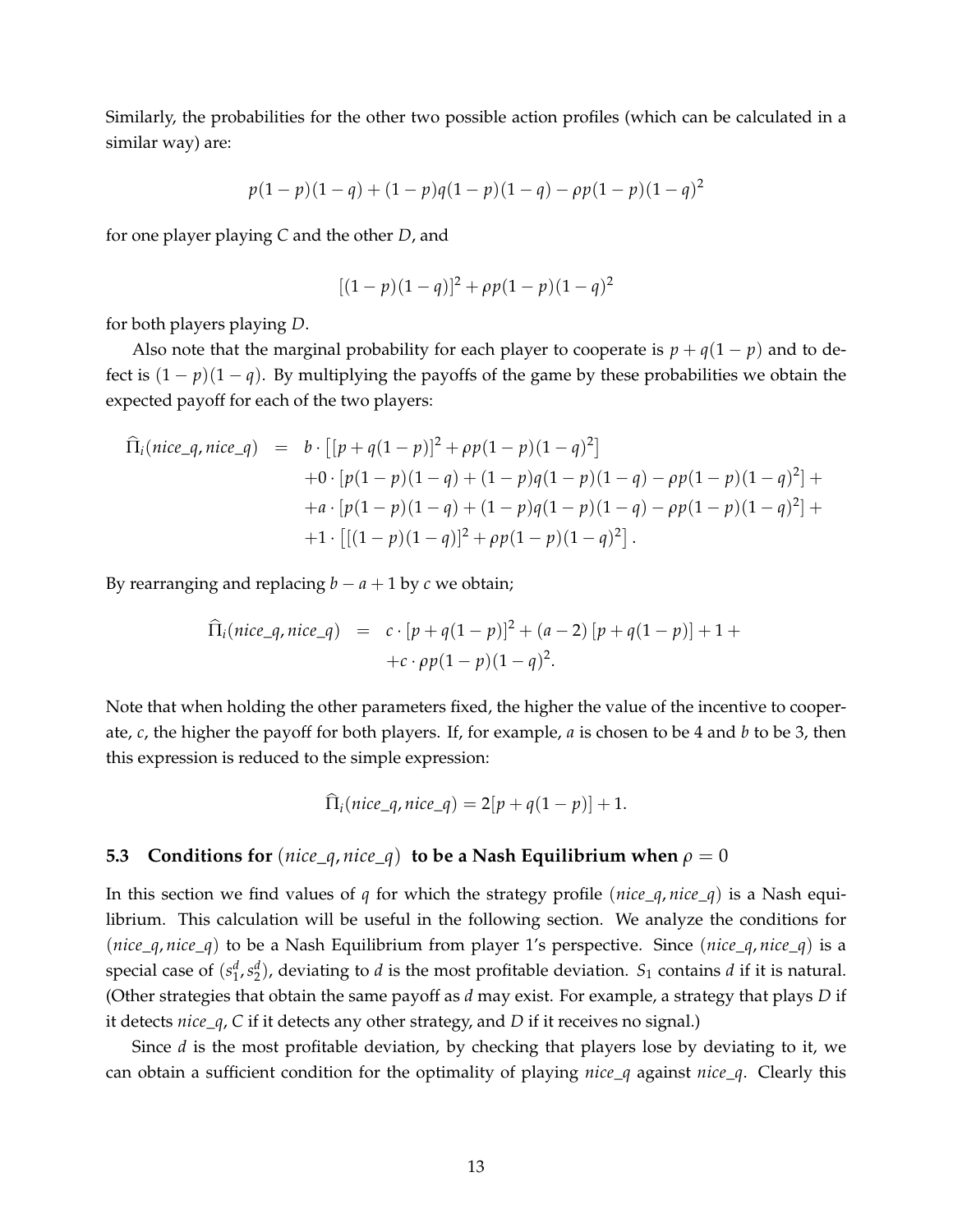condition is also necessary. In the general case, player *i*'s payoff when he deviates to playing *d* is

$$
\Pi_i(d, nice\_q) = a(1-p)q + 1[p + (1-p)(1-q)].
$$

Thus, (*nice*\_*q*, *nice*\_*q*) is an equilibrium iff

$$
c[p+q(1-p)]^2 + (a-2)[p+q(1-p)] + 1 + c\rho p(1-p)(1-q)^2 \ge a(1-p)q + [p+(1-p)(1-q)]
$$

$$
\Leftrightarrow c[p+q(1-p)]^2 + (a-2)p - q(1-p) + cpp(1-p)(1-q)^2 \ge 0.
$$

Clearly, if for a certain set of parameters (*nice*\_*q*, *nice*\_*q*) is an equilibrium, increasing the incentive to play cooperatively, *c*, does not reverse the inequality, and (*nice*\_*q*, *nice*\_*q*) remains an equilibrium.

**Proposition 8** *The profile* (*nice\_q*, *nice\_q*) *is an equilibrium under the following conditions, which depend on the roots r*<sup>1</sup> *and r*<sup>2</sup> *of the previous inequality:*

- *1.*  $1 < r_1$  *and*  $1 \leq r_2$ : (*nice\_q*, *nice\_q*) *is an equilibrium for any q.*
- 2.  $1 < r_1$  *and*  $0 \le r_2 < 1$ : (*nice\_q*, *nice\_q*) *is an equilibrium only for q smaller or equal to r<sub>2</sub>.*
- *3.*  $1 < r_1$  *and*  $r_2 < 0$ *:* (*nice\_q, nice\_q*) *is not an equilibrium for any q.*
- *4.*  $0 < r_1 \leq 1$  and  $0 \leq r_2 < 1$ : (nice\_q, nice\_q) is an equilibrium only for q smaller or equal to  $r_2$  or *larger or equal to r*<sub>1</sub>*.*
- *5.*  $0 \le r_1 \le 1$  *and*  $r_2 < 0$ : (*nice\_q*, *nice\_q*) *is an equilibrium only for q larger or equal to*  $r_1$ *.*
- *6.*  $r_1 < 0$  and  $r_2 < 0$ : (nice\_q, nice\_q) is an equilibrium for any q.

See the appendix for a proof.

#### **5.4 Achieving Maximal Cooperation when**  $\rho = 0$

This section discusses the probability of the event that both players cooperate, i.e. the event that both players play the action *C*, in a real talk Nash equilibrium when  $\rho = 0$  (that is, when there is no correlation between the signals). We refer to this probability as the probability for cooperation.

Given a PD game *G* (i.e. the values of *a* and *b*), *p*, and *ρ*, denote the maximal probability of cooperation in a symmetric real talk Nash equilibrium by  $P_{\text{max}}$ . That is, in any real talk game  $\widehat{G}$ that is induced by *G* there is no strategy profile set *S* and a strategy profile  $(s, s) \in S$  that yields a probability for cooperation that is higher than  $P_{\text{max}}$ . Let  $P^*$  denote the maximal probability that player 1 or 2 plays *C* in a symmetric real talk Nash equilibrium of the PD. Since*ρ* = 0, we have  $P_{\text{max}} = P^{*2}$ .

In what follows we find the value of  $P_{\text{max}}$  as a function of the parameters of the game, *a*, *b* and *p* assuming that  $\rho = 0$ . Furthermore, given the parameters of the game we show that under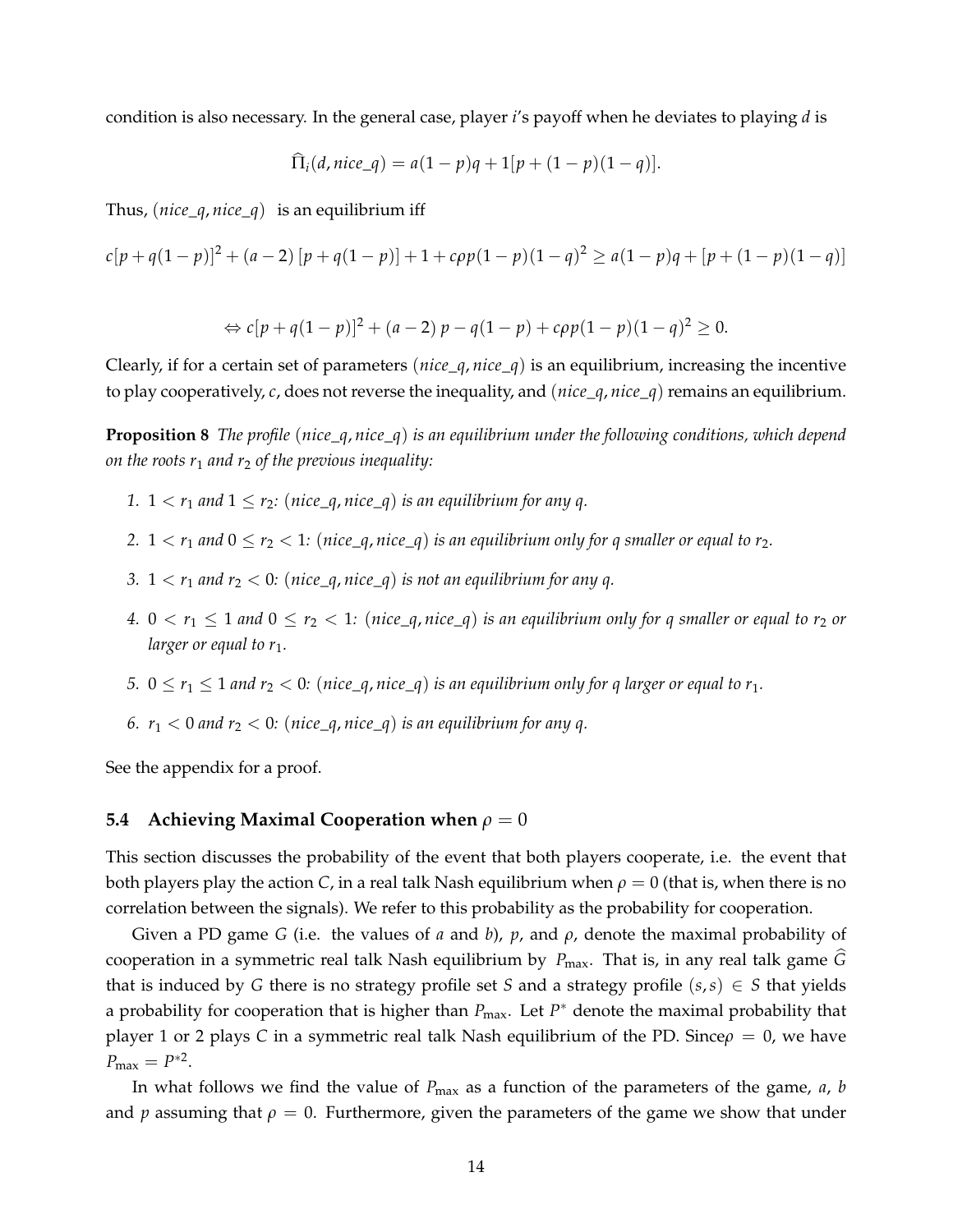very minor assumptions we can restrict attention to strategies of the form *nice*\_*q*. Keeping all the parameters of the games  $G$  and  $\widehat{G}$  fixed, any level of cooperation that can be achieved with some strategy *s* can also be achieved with strategies of the form *nice*\_*q*. Naturally, since the original strategy profile set *S* might not contain (*nice*\_*q*, *nice*\_*q*), we prove the following proposition for any *S*/ containing (*nice*\_*q*, *nice*\_*q*).

**Proposition 9** *[Strategies] Let G be a PD and let*  $\hat{G} = (G, S, p, 0)$  *be a real talk game induced by G. Assume that S contains the strategy d for each player and a strategy s such that* (*s*,*s*) *is a Nash equilibrium. If P is the probability for cooperation when*  $(s, s)$  *is played, then there exist*  $q \in [0, 1]$  *such that for any strategy set*  $S'$  containing nice\_q for both players, (nice\_q,nice\_q) is a Nash equilibrium in  $\widehat{G}'=(G, S', p, 0)$  and the *probability for cooperation is at least P.*

**Proof** Strategy  $s \in S$  specifies what to play when it receives the signal  $s$ , and also what action to play if it receives no signal. Denote the probabilities of playing *C* given *s* and  $\emptyset$  by  $q_1$  and  $q_2$  respectively  $(q_1 = s(s)(C)$  and  $q_2 = s(\emptyset)(C)$ . The marginal probability that any given player plays *C* is thus  $P_s := pq_1 + (1 - p)q_2$ . Since the signals that the players receive are independent, the probability for cooperation is  $P = P_s^2$ . The payoff for each player is:

$$
\pi_s = P_s^2(b - a + 1) + P_s(a - 2) + 1.
$$

Let  $q_3 = s(d)(C)$  be the probability that *s* plays *C* when it sees the signal *d*. The probability that *s* plays *C* against *d* is  $P_d := pq_3 + (1 - p)q_2$ . The payoff for a player who plays *d* against *s* is

$$
\pi_d = P_d \cdot a + (1 - P_d) = P_d(a - 1) + 1.
$$

If  $(s, s)$  is a Nash equilibrium, then  $\pi_s$  is greater then any other payoff that a player can receive by deviating, including  $\pi_d$ . Thus,  $\pi_s \geq \pi_d$  and moreover, since  $\pi_d \geq 1$  also  $\pi_s \geq 1$ . We consider two cases:

$$
1. \, p \geq P_s.
$$

Consider the strategy *nice*\_0. This strategy plays *C* against itself and *D* against any other strategy, including when receiving no signal. Let *S* / be a strategy space containing (*nice*\_0, *nice*\_0). We need to show that a) (*nice*\_0, *nice*\_0) yields a probability of cooperation of at least *P* and b) that it is a Nash equilibrium.

a) If both players play *nice*\_0, the probability for cooperation is  $p^2$  and by assumption  $p^2 \ge$  $P_s^2 = P$ .

b) The payoffs for (*nice*\_0, *nice*\_0) are:

$$
\pi_{nice\_0} = p^2 \cdot (b - a + 1) + p \cdot (a - 2) + 1.
$$

However, if a player deviates to any other strategy he receives a payoff of exactly 1. Hence,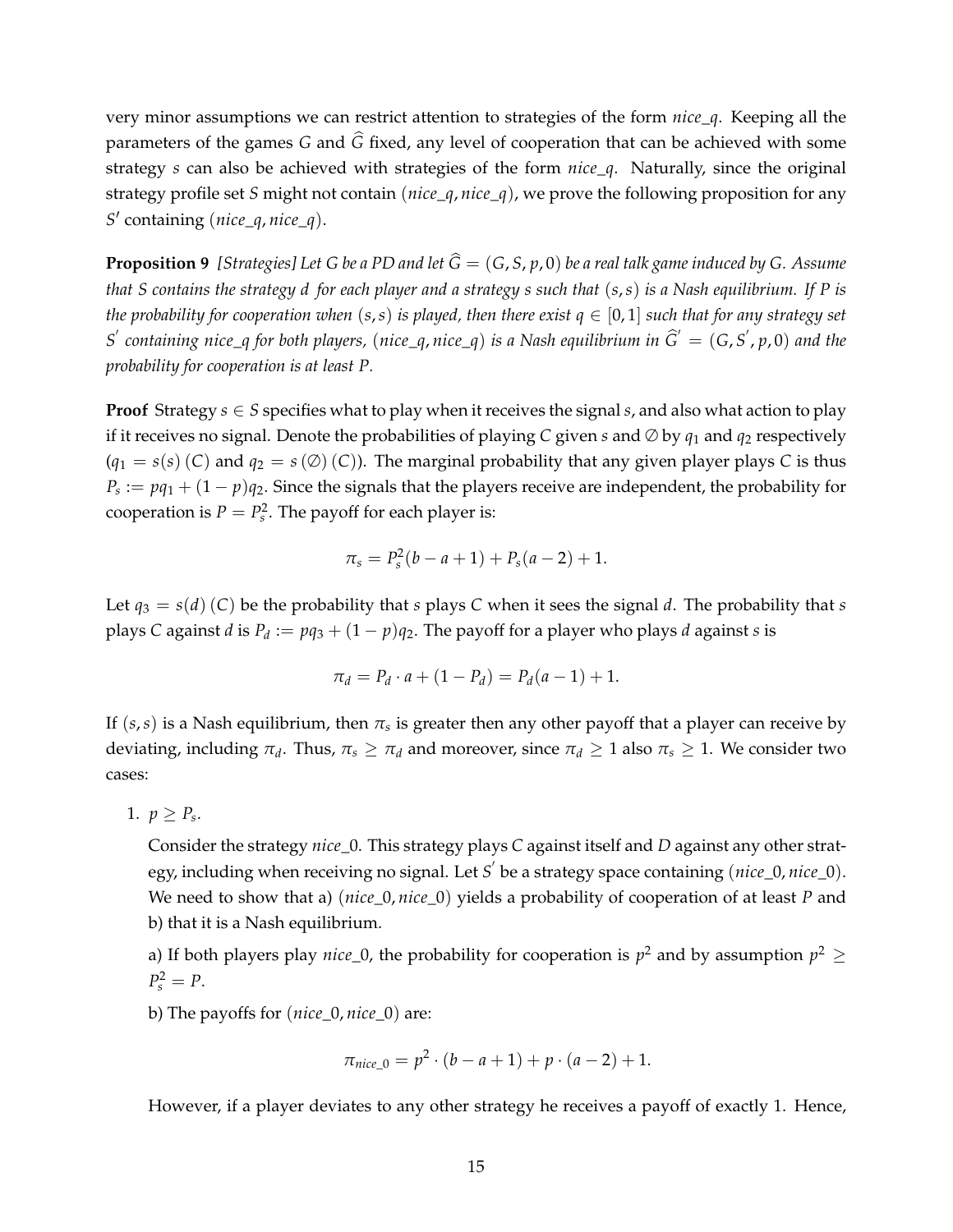(*nice*\_0, *nice*\_0) can be a Nash equilibrium iff

$$
p^2 \cdot (b - a + 1) + p \cdot (a - 2) + 1 \ge 1.
$$

Consider the function  $f = x^2(b - a + 1) + x(a - 2)$ . We will show that it is positive for  $x \in$ [0, 1]. There are three cases to analyze:

1.  $(b - a + 1) < 0$ . It is easy to verify that  $f = 0$  for  $x_1 = 0$  and  $x_2 = \frac{2-a}{b+1-a}$ . Note that by the construction of the game  $b > 1$  and thus  $2 - a < (b - a + 1)$ . Therefore also  $2 - a < 0$  and *x*<sub>2</sub> > 1. Thus the function is not negative for any *x*  $\in$  [0, 1]  $\subset$  [*x*<sub>1</sub>, *x*<sub>2</sub>], including *x* = *p*.

2.  $(b - a + 1) > 0$ . Once again,  $f = 0$  for  $x_1 = 0$ . The other root can be either negative or positive, and the function itself is negative only for *x* between the two roots. If  $x_2 < 0$ , then clearly *f* is positive for any  $x > 0$ , including  $x = p$ . If  $x_2 > 0$  then *f* is positive only for  $x > x_2$ . Since we know that it is positive for  $x = P_s$ , and since  $p \ge P_s$  then it is positive also for  $x = p$ .

3. (*b* − *a* + 1) = 0. Since *b >* 1 it implies that *a >* 2. Thus *a* − 2 *>* 0 and *f* is not negative for  $x \in [0, \infty)$  including  $x = p$ .

Hence, in all cases for any  $p \in [0,1]$ ,  $p^2(b-a+1) + p(a-2) \ge 0$  and the inequality above holds. Therefore (*nice*\_0, *nice*\_0) is a Nash equilibrium with a probability for cooperation  $p^2 \geq P$ .

2.  $p < P_s$ .

Choose  $q \in [0,1]$  such that  $p + (1 - p)q = P_s$ . Note that by construction  $q < q_2$ . Let S' be a strategy profile space containing (*nice*\_*q*, *nice*\_*q*). The strategy *nice*\_*q* plays *C* when recognizing itself (an event with probability *p*) and plays *C* with probability *q* when not receiving a signal at all (an event with probability  $1 - p$ ). Hence the probability that each player cooperates is  $p + (1 - p)q = P_s$ , and therefore the payoff for each player is exactly  $\pi_s$ , i.e.  $\Pi_1(s,s) = \Pi_1(nice_q, nice_q).$ 

The profile  $(nice\_q, nice\_q)$  is a Nash equilibrium, with a probability for cooperation  $P_s^2 = P$ , because

$$
\Pi_1\left(s'_1, \text{nice\_q}\right) \leq \Pi_1\left(d, \text{nice\_q}\right) \leq \Pi_1\left(d, s\right) \leq \Pi_1\left(s, s\right) = \Pi_1\left(\text{nice\_q}, \text{nice\_q}\right).
$$

Since *nice*\_*q* plays the same way against any strategy other than itself, the most profitable deviation against *nice*\_*q* is *d*; this is the first inequality. The second inequality follows from (i) *q* < *q*<sub>2</sub>, which implies that *nice*\_*q* (∅) (C) < *s* (∅) (C) and (ii) *nice*\_*q* (*d*) (*D*) = 1 ≥ *s* (*d*) (*D*). The final inequality is the hypothesis that  $(s, s)$  is an equilibrium and  $d \in S_1$ .

 $\blacksquare$ 

We cannot choose *q* as above when we have  $\rho > 0$ . We also have to make sure that  $\Pi_1(s,s) \leq$  $\Pi_1$  (*nice\_q*, *nice\_q*).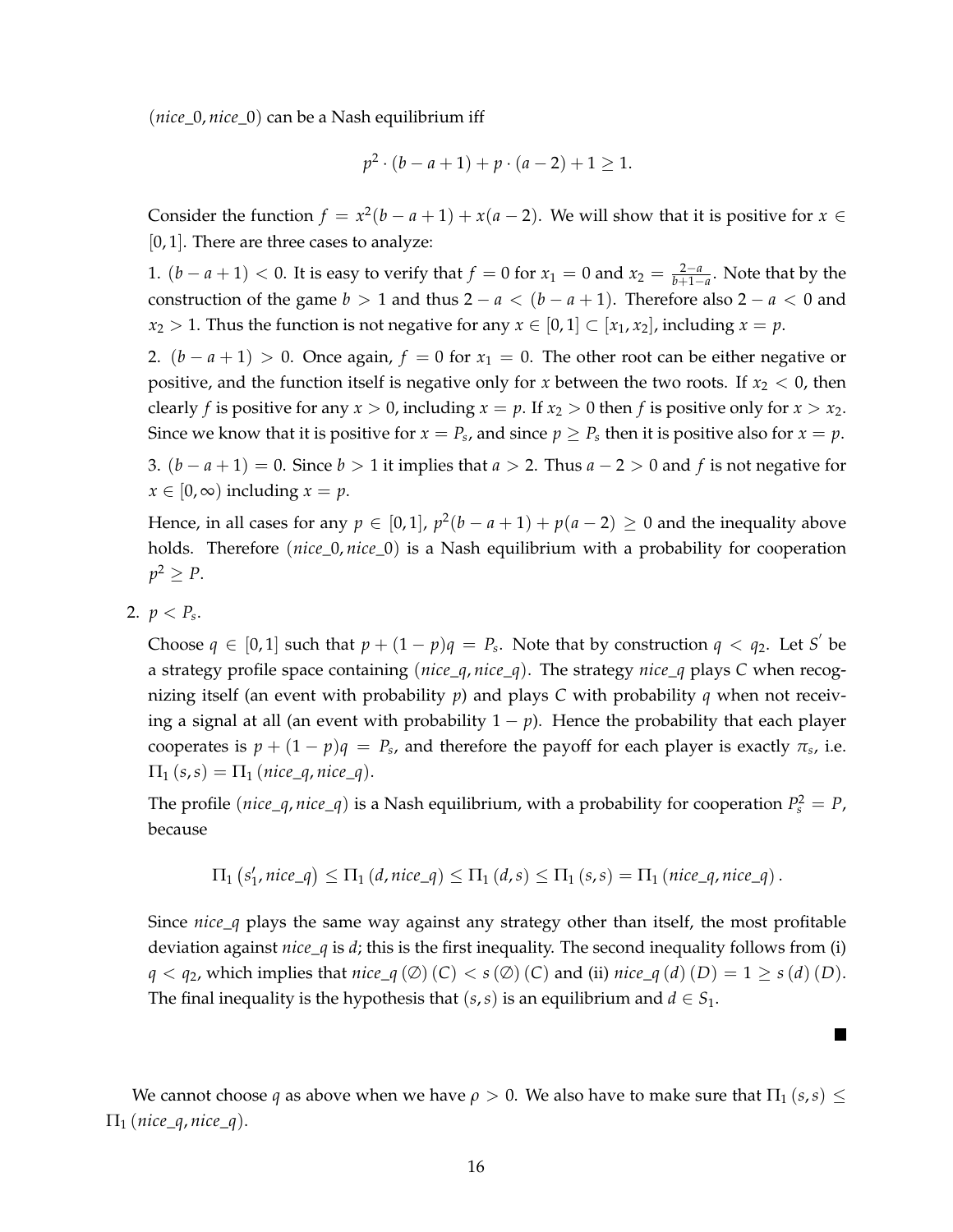#### **Maximal Probability of Cooperation when** *ρ* = 0

Since the maximal probability of cooperation can be achieved by using strategies of the *nice*\_*q* type, we will now check what is the exact value of this probability given the different parameters of the game. The probability of  $(C, C)$  under  $(nice_q, nice_q)$  is  $[p + q(1 - p)]^2$ .

The probability of cooperation increases in both *p* and *q*:

$$
\frac{\partial [p+q(1-p)]^2}{\partial q} = 2[p+q(1-p)] (1-p) \ge 0, \text{ and } \frac{\partial [p+q(1-p)]^2}{\partial p} = 2[p+q(1-p)] (1-q) \ge 0.
$$

Since *p* is a parameter of the game, we are interested in finding the maximal *q* such that(*nice*\_*q*, *nice*\_*q*) is a Nash equilibrium, i.e., *P*max is achieved by maximizing *q*.

EXAMPLE: In the example where  $a = 4$  and  $b = 3$ , for any  $p \leq \frac{1}{3}$ , we can maximize the probability for cooperation by increasing *q* as much as possible, which means choosing  $q = \frac{2p}{1-p}$ . Substituting *q* in the probability for cooperation equation yields  $\left[ p + \frac{2p}{1-p}(1-p) \right]^2$ , or  $P_{\text{max}} = (3p)^2$ .

For  $p > 1/3$ , the maximization is achieved by choosing  $q = 1$  which induces cooperation with probability 1.

In sum,  $P_{\text{max}} = \min ( (3p)^2, 1)$ . The contract of the contract of the contract of the contract of the contract of the contract of the contract<br>The contract of the contract of the contract of the contract of the contract of the contract of the contract o

In the general case, the analysis follows the same division to cases as in the previous section: **1.**  $c = 0$ :

Similarly to the example before, for  $p < \frac{1}{a-1}$  maximal cooperation occurs when  $q = \frac{p(a-2)}{1-p}$ . Substituting *q* yields  $\left[ p + \frac{p(a-2)}{1-p}(1-p) \right]^2$ , or  $P_{\text{max}} = (p(a-1))^2$ . For  $p \ge \frac{1}{a-1}$  maximal cooperation occurs when  $q = 1$ .  $P_{\text{max}} = \min ((p (a-1))^2, 1).$ 

$$
2. \ c < 0:
$$

1.  $r_1 < 0$  and  $0 < r_2 < 1$ :

( $nice_q$ ,  $nice_q$ ) is an equilibrium only for *q* smaller or equal to  $r_2$ . Therefore, maximal cooperation can be achieved at  $q = r_2$ .

Substituting 
$$
q
$$
 yields  $[p + r_2(1 - p)]^2$ , or  $\left(p + \frac{1 - 2cp - \sqrt{4cp - 4acp + 1}}{2c - 2cp}\left(1 - p\right)\right)^2$ .  
\n
$$
P_{\text{max}} = \left(\frac{1 - \sqrt{4cp - 4acp + 1}}{2c}\right)^2.
$$

2. 
$$
r_1 < 0
$$
 and  $1 \le r_2$ :

(*nice*\_*q*, *nice*\_*q*) is an equilibrium for every *q* and maximal cooperation can be achieved by choosing  $q = 1$ .

 $P_{\text{max}} = 1$ .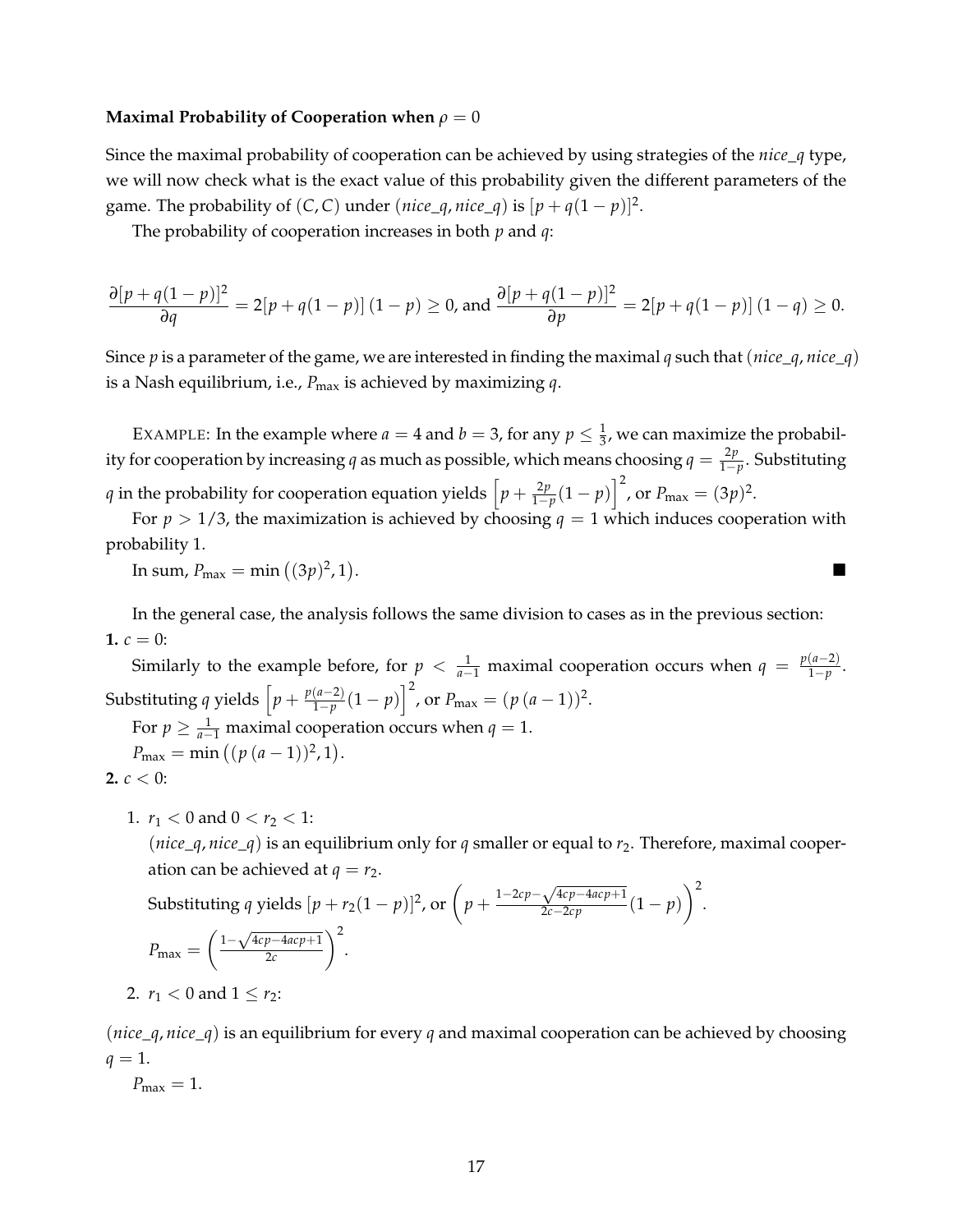In sum,

$$
P_{\max} = \min \left( \left( \frac{1 - \sqrt{4cp - 4acp + 1}}{2c} \right)^2, 1 \right).
$$

**3.**  $c > 0$ :

If  $p \geq \frac{1}{4c(a-1)}$  (*nice\_q*, *nice\_q*) is an equilibrium for all  $0 \leq q \leq 1$ , thus maximal cooperation can be achieved by choosing  $q = 1$ .

$$
P_{\text{max}} = 1.
$$
  
If  $p < \frac{1}{4c(a-1)}$  maximal cooperation depends on  $r_1$  and  $r_2$ , as defined earlier.

1.  $1 < r_1$  and  $1 \le r_2$ :

(*nice*\_*q*, *nice*\_*q*) is an equilibrium for every *q* and maximal cooperation can be achieved by choosing  $q = 1$ .

 $P_{\text{max}} = 1$ .

2.  $1 < r_1$  and  $0 \le r_2 < 1$ :

(*nice*\_*q*, *nice*\_*q*) is an equilibrium only for *q* smaller or equal to *r*<sub>2</sub>. Therefore, maximal cooperation can be achieved at *q* = *r*<sub>2</sub>. Substituting *q* yields  $[p + r_2(1 - p)]^2$ , or

$$
\left(p + \frac{1 - 2cp - \sqrt{4cp - 4acp + 1}}{2c - 2cp} (1 - p)\right)^2.
$$

$$
P_{\text{max}} = \left(\frac{1 - \sqrt{4cp - 4acp + 1}}{2c}\right)^2.
$$

3.  $1 < r_1$  and  $r_2 < 0$ :

(*nice*\_*q*, *nice*\_*q*) is not an equilibrium for any *q*, hence there is no cooperation.

 $P_{\text{max}} = 0.$ 

4.  $0 < r_1 \leq 1$  and  $0 \leq r_2 < 1$ :

(*nice*\_*q*, *nice*\_*q*) is an equilibrium only for *q* smaller or equal to *r*<sub>2</sub> or larger or equal to *r*<sub>1</sub>. Maximal cooperation is reached when  $q = 1$ .

 $P_{\text{max}} = 1$ .

5.  $0 \le r_1 \le 1$  and  $r_2 < 0$ :

(*nice*\_*q*, *nice*\_*q*) is an equilibrium only for *q* larger or equal to  $r_1$ . Once again, maximal cooperation is reached when  $q = 1$ .

 $P_{\text{max}} = 1$ .

6.  $r_1 < 0$  and  $r_2 < 0$ :

(*nice*\_*q*, *nice*\_*q*) is an equilibrium for every *q* and maximal cooperation can be achieved by choosing  $q = 1$ .

 $P_{\text{max}} = 1$ .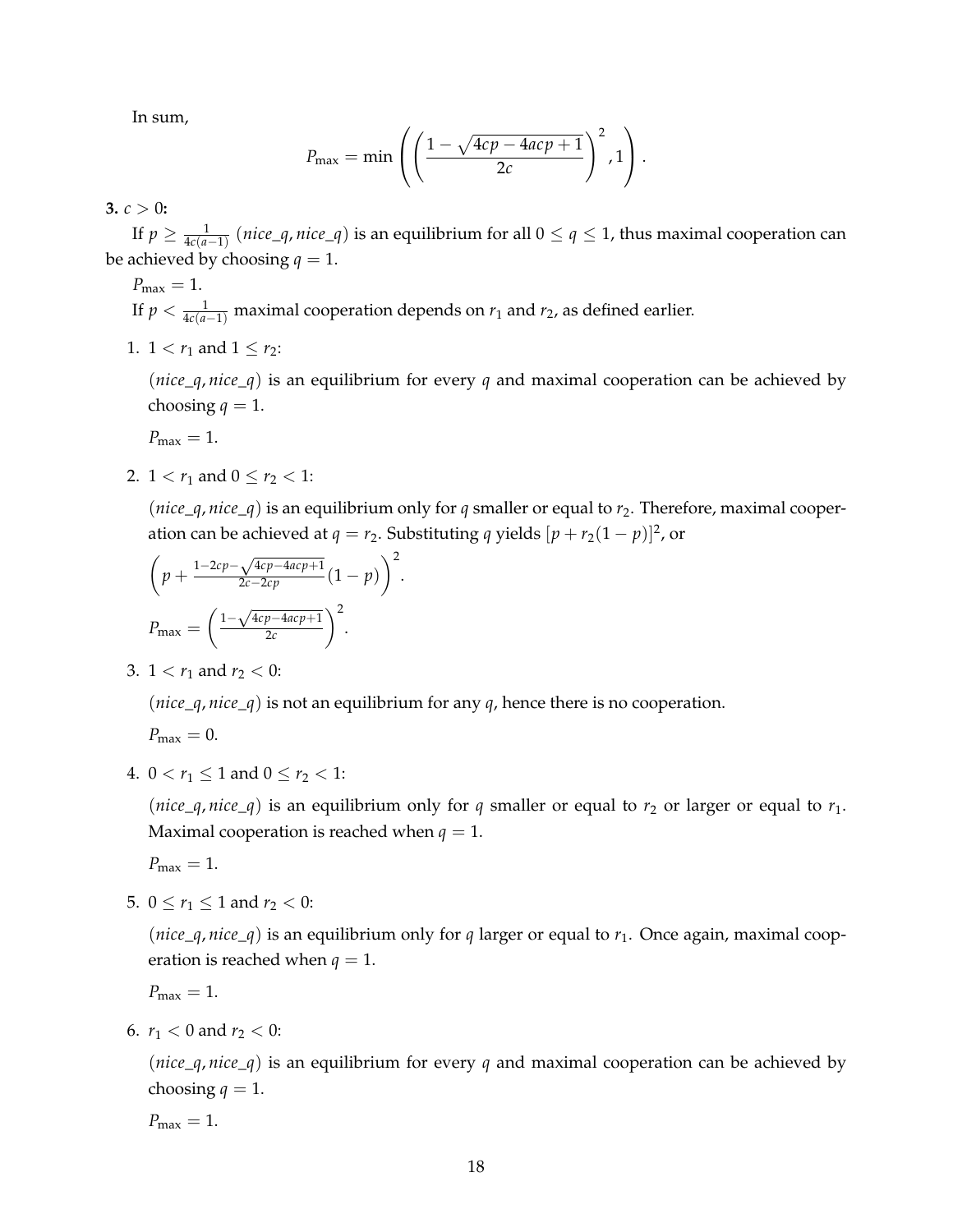Combining cases 1 through 6 we can see that cooperation can be achieved with probability 1 if *r*<sub>1</sub> ≤ 1 or *r*<sub>2</sub> ≥ 1. Since the condition for *r*<sub>1</sub> ≤ 1 is (*c* ≥ 0.5 *and p* ≥  $\frac{1-c}{a-1}$ ), and the condition for  $r_2 \geq 1$ is  $(c \leq 0.5 \text{ and } p \geq \frac{1-c}{a-1})$ ), we simply get the condition  $p \geq \frac{1-c}{a-1}$ .

**Corollary 10**  $P_{\text{max}} = 1$  *iff*  $p \ge \frac{1-c}{a-1}$ *.* 

Otherwise, that is when  $r_1 > 1$  and  $r_2 < 1$ , the probability for cooperation is reduced: The case  $r_2 \geq 0$ :

$$
P_{\max} = \left(\frac{1-\sqrt{4cp-4acp+1}}{2c}\right)^2 \text{ iff } \frac{2-a}{c} \leq p \leq \frac{1}{2c}.
$$

The case  $r_2 < 0$ :

$$
P_{\text{max}} = 0 \text{ iff } \left( p > \frac{1}{2c} \text{ or } p < \frac{2-a}{c} \right).
$$

A note is due regarding the last two cases, where  $p < \frac{1-c}{a-1}$ . On first glance it looks as if  $P_{\text{max}}$  is not monotonic in *p*, because for small and large *ps P*<sub>max</sub> is zero, and in between it is positive. This is not the case, however. For given parameters *a*, *c* the following options are possible.

- 1.  $a < 1.5$ , which implies  $\frac{1}{2c} < \frac{2-a}{c}$ . In this case, for every  $p$  (under the assumption  $p < \frac{1-c}{a-1}$ ) we are in the last case, where  $P_{\text{max}} = 0$ .
- 2. *a* ≥ 1.5, which implies  $\frac{1}{2c}$  ≥  $\frac{2-a}{c}$ . Note that *a* ≥ 1.5 also implies that  $\frac{1-c}{a-1}$  <  $\frac{1}{2c}$ . Thus, if *p* <  $\frac{1-c}{a-1}$ , then  $p < \frac{1}{2c}$ . This leaves only two options: if  $\frac{2-a}{c} < p$  we get some positive probability for cooperation, and for  $p \leq \frac{2-a}{c}$  there is none.

$$
P_{\max} = 1 \text{ iff } \left( p \ge \frac{1}{4c(a-1)} \text{ or } p \ge \frac{1-c}{a-1} \right),
$$

$$
P_{\max} = \left(\frac{1 - \sqrt{4cp - 4acp + 1}}{2c}\right)^2 \text{ iff } \left(p < \frac{1}{4c(a-1)} \text{ and } p < \frac{1 - c}{a-1} \text{ and } \frac{2 - a}{c} \le p \le \frac{1}{2c}\right) \text{ and }
$$
  

$$
P_{\max} = 0 \text{ iff } p < \frac{1}{4c(a-1)} \text{ and } \left(p < \frac{1 - c}{a-1} \text{ and } \left(p > \frac{1}{2c} \text{ or } p < \frac{2 - a}{c}\right)\right).
$$

As can be seen,  $P_{\text{max}}$  is not necessarily a continuous function of  $p$ , but it is (weakly) monotonic increasing.

#### **A Sufficient Class of Strategies When** *ρ >* 0

When  $\rho > 0$  in the PD we can prove that strategies of the form *nice*  $(q_1, q_2)$  are sufficient to obtain the maximal level of cooperation.

**Proposition 11** *[nice<sub>-</sub>* ( $q_1$ , $q_2$ ) *strategies]* Let G be a PD and let  $\hat{G} = (G, S, p, \rho)$  be a real talk game induced *by G. Assume that S contains the strategy d for each player and a strategy s such that* (*s*,*s*) *is a Nash*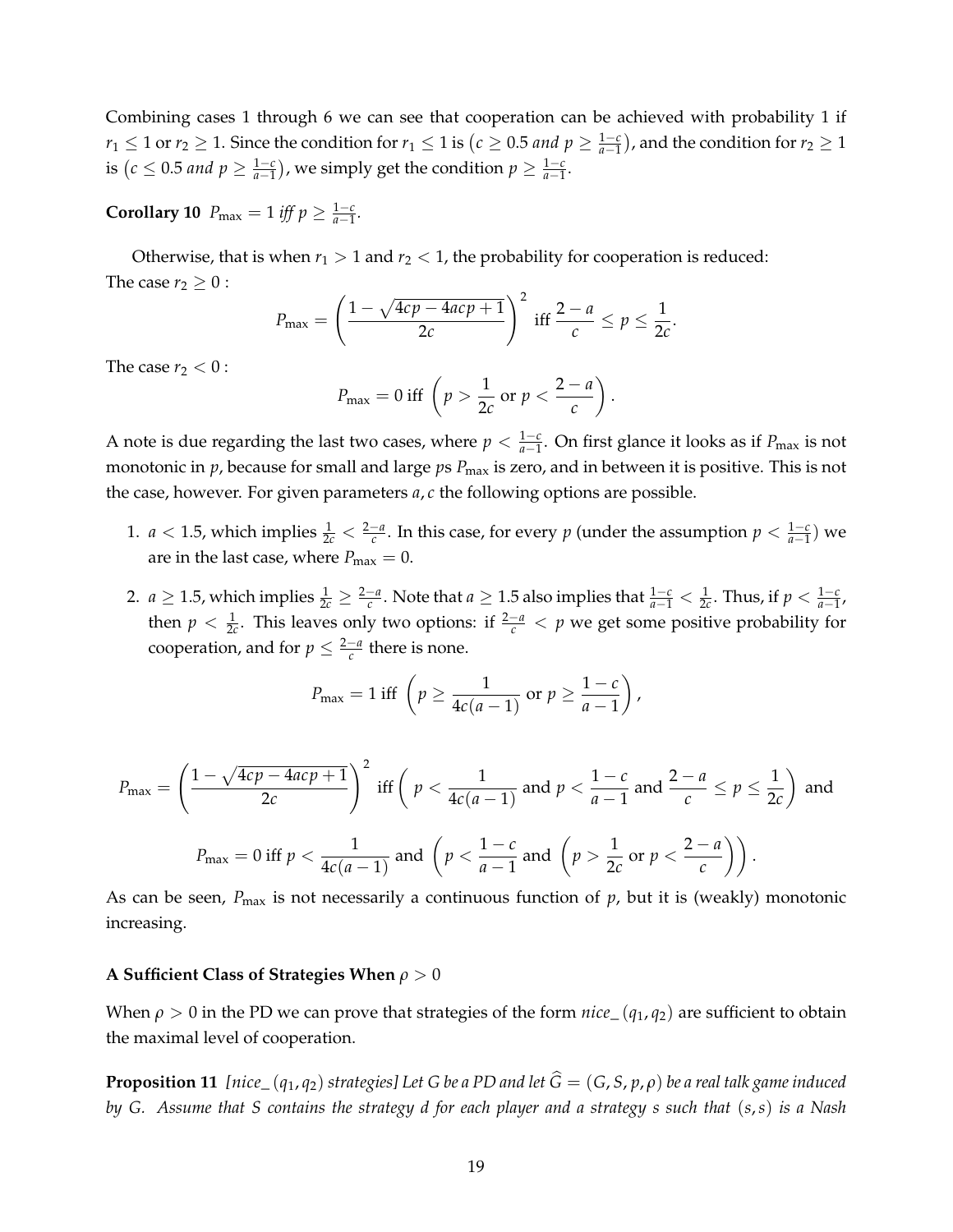*equilibrium.* If P is the probability for cooperation when  $(s, s)$  *is played, then there exist*  $q \in [0, 1]$  *such that for any strategy set S*/ *containing nice\_* (*q*∗ <sup>1</sup>, *q*<sup>∗</sup> <sup>2</sup> ) *for both players,* (*nice\_* (*q*<sup>∗</sup> <sup>1</sup>, *q*<sup>∗</sup> <sup>2</sup> ), *nice\_* (*q*<sup>∗</sup> <sup>1</sup>, *q*<sup>∗</sup> <sup>2</sup> )) *is a Nash* equilibrium in  $\widehat{G}' = (G, S', p, 0)$  and the probability for cooperation is at least P.

 $\blacksquare$ 

**Proof** See appendix B.

In principle, the same method we used for the case where  $\rho = 0$  can be used to calculate the maximal probability of cooperation in this case as well. However, the critical inequality whose roots determined the maximal *q* for which a (*nice*\_*q*, *nice*\_*q*) equilibrium can be sustained depends now on two parameters *q*<sup>1</sup> and *q*<sup>2</sup> rather than one as before, and so is much harder to compute. We therefore prefer to stop here.

# **6 Conclusion**

This paper models a novel aspect of communication in games. The role of communication is to reveal a player's chosen strategy. It can help explain people's behaviour, both in a laboratory and in real-life situations. For example we show why a significant level of cooperation can emerge in a oneshot prisoner's dilemma. We characterize the maximal probability for cooperation in equilibrium as a function of the parameters when the players' signals are independent. We prove that it is sufficient to use strategies having a particular form— "nice" strategies.

Two assumptions were made about the players' signals. The first is that the players receive either a correct signal or nothing at all. Wrong signals were not allowed. The second assumption, made in order to simplify computation, is that both players have the same probability of receiving a signal. However, having a different probability for each player is not implausible: Some people are better at detecting their opponent's character, not to mention that some people are better at hiding their own. We analyzed real talk only in two-player games; generalizing this to *n*-player games is possible. The players' strategies would be functions from all the other player's strategies into actions; probabilities for receiving a signal and correlations would have to be redefined as well.

# **References**

- [1] Anderlini, L. (1990). "Some Notes on Church's Thesis and the Theory of Games," *Theory and Decision 29*, 19-52.
- [2] Belot, M., V. Bhaskar, J. Van de Ven, G. (2010). "Social preferences in the public arena: evidence from a prisoner's dilemma game on a TV show," *mimeo.*
- [3] Aumann, R. (1974). "Subjectivity and Correlation in Randomized Strategies," *Journal of Mathematical Economics 1*, 67-96.
- [4] Binmore, K. (1987). "Modelling Ration Players, Part 1," *Economics and Philosophy 3*, 179-214.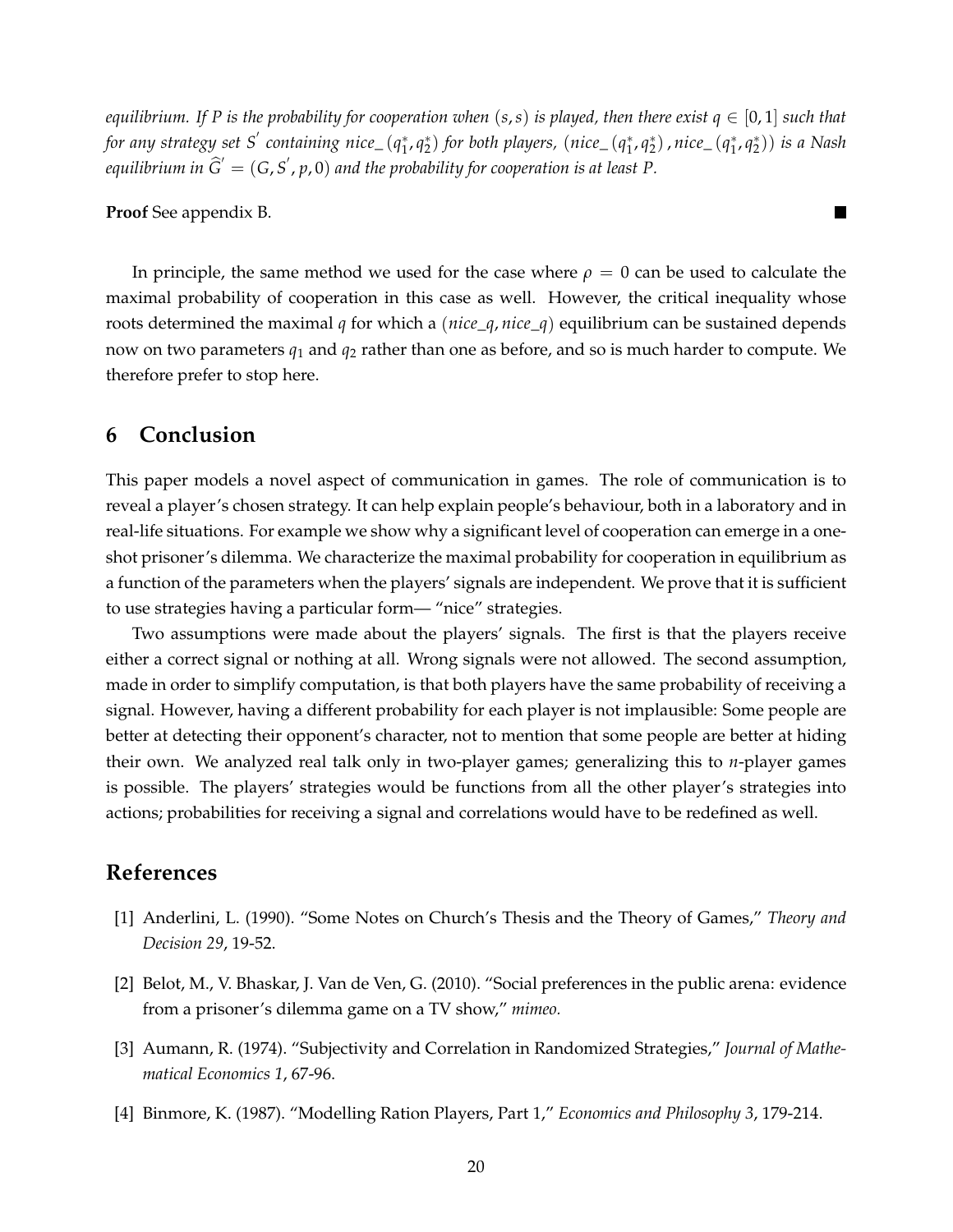- [5] Binmore, K. (1994). *Playing Fair: Game Theory and the Social Contract,* MIT Press, Cambridge, Massachusetts.
- [6] Martijn J. Van den Assem, Dennie Van Dolder, Richard H. Thaler (2010) "Split or Steal? Cooperative Behavior When the Stakes are Large," *mimeo.*
- [7] Fershtman, C., K. L. Judd, and E. Kalai (1991). "Observable Contracts: Strategies, Delegation and Cooperation," *International Economics Review 32*, 551-559.
- [8] Fortnow, L. (2009). "Program Equilibria and Discounted Computation Time," *Proceedings of the 12th Conference on Theoretical Aspects of Rationality and Knowledge*, 128-133.
- [9] Frank, R. H. (1998). "Passions within Reason," New York: Norton.
- [10] Gauthier, D. (1986). "Morals by Agreement," Oxford: Clarendon Press.
- [11] Howard, J. (1988). "Cooperation in the Prisoner's Dilemma," Theory and Decision 24, 203-213.
- [12] Howard, N. (1971). "Paradoxes of Rationality: Theory of Metagames and Political Behavior," Cambridge: MIT Press.
- [13] Kalay A., A. Kalay, and A. Kalay (2003). "Friends or Foes? Empirical Test of a Simple One Period Nash Equilibrium," *mimeo*.
- [14] Kalai, A. T., E. Kalai, E. Lehrer, and D. Samet (2009). "A commitment Folk Theorem," *Games and Economic Behavior* (forthcoming).
- [15] Matsui, A. (1989). "Information Leakage Forced Cooperation," *Games and Economic Behavior 1*, 94-115.
- [16] Peters, M., and B. Szentez (2009). "Definable and Contractible Contracts," *mimeo*.
- [17] Robson, Arthur (1990). "Efficiency in Evolutionary Games: Darwin, Nash and the Secret Handshake." *Journal of Theoretical Biology*, Volume 144, Issue 3, Pages 379-396.
- [18] Rubinstein, A. (1998). "Modeling Bounded Rationality," Cambridge: MIT Press.
- [19] Sally, D. (1995). "Conversation and Cooperation in Social Dilemmas," *Rationality and Society* 7, 58-92.
- [20] Solan, E., and L. Yariv (2004). "Games with Espionage," *Games and Economics Behavior 47*, 172- 199.
- [21] Tennenholtz, M., (2004). "Program Equilibrium," *Games and Economic Behavior 49,* 363-373.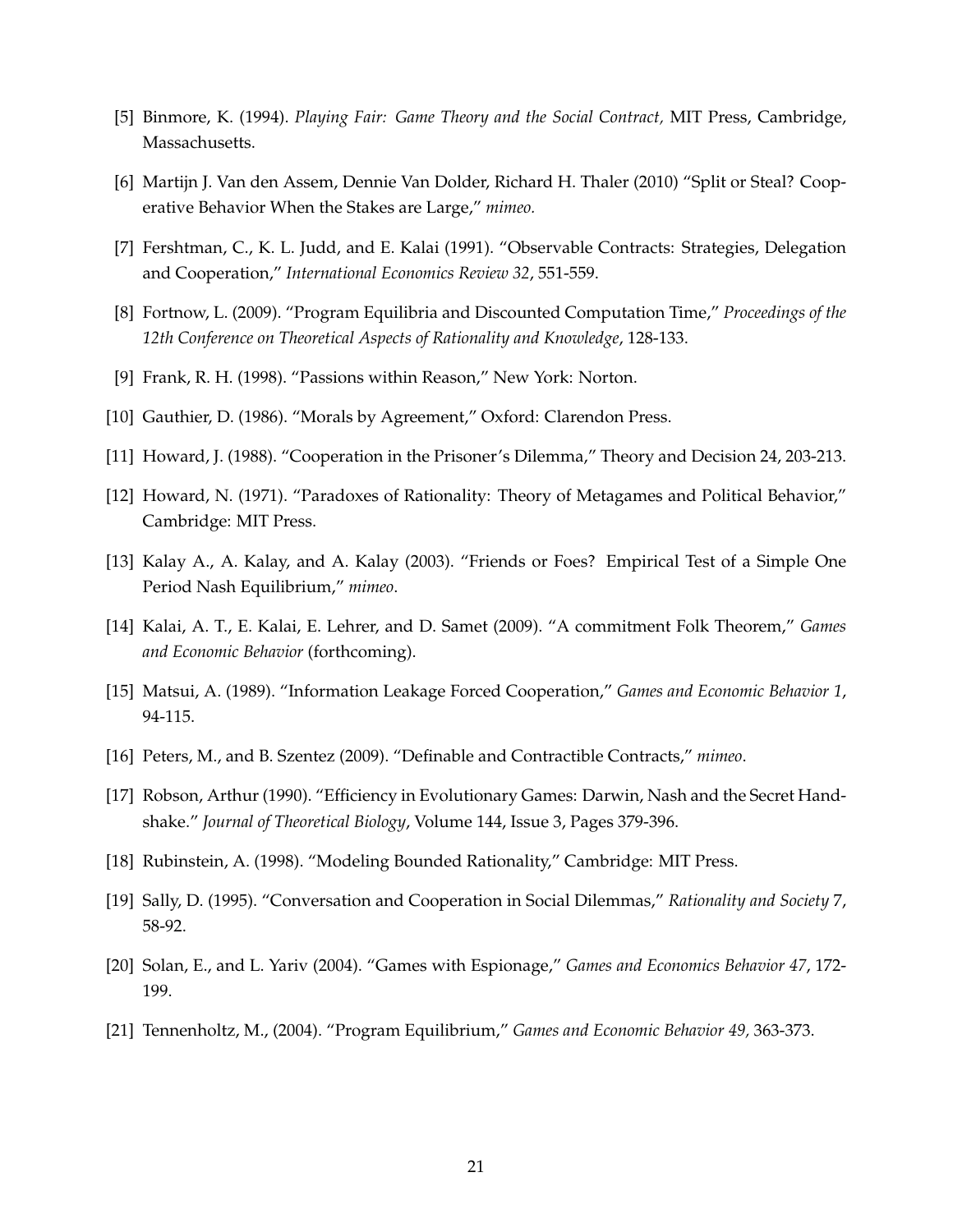# **Appendix A: When is (nice\_q,nice\_q) an equilibrium?**

Since  $a, c, p$  and  $\rho$  are the parameters of the game, it is convenient to analyze this inequality as a polynomial in *q*:

$$
((p-1)^{2} + \rho p(1-p))cq^{2} + (1-p)(2cp(1-\rho)-1)q + p(c(p+\rho(1-p)) + (a-2)) \ge 0.
$$

In order to solve this inequality, we consider the following three cases:

**1.**  $c = 0$ :

The following linear inequality is obtained:

$$
p(a-2)-(1-p) \text{ } qtext.
$$

Hence, the condition for  $(nice\_q, nice\_q)$  to be an equilibrium is  $q \leq \frac{p(a-2)}{1-p}$ . Since  $q \leq 1$ , this condition is satisfied for every *q* if  $p \geq \frac{1}{a-1}$ .

In order to simplify the computations, in what follows we assume  $\rho = 0$ , which implies the following condition for equilibrium:

$$
(p-1)^{2}cq^{2} + (1-p)(2cp-1)q + p(cp + (a-2)) \ge 0.
$$

When *c*  $\neq$  0 the quadratic equation  $(p - 1)^2 cq^2 + (1 - p) (2cp - 1) q + p (cp + (a - 2)) = 0$  may have two, one or no roots, depending on the discriminant:

$$
[(1-p) (2cp-1)]^{2}-4 (p - 1)^{2} c \cdot p (cp + (a - 2)).
$$

#### **2.**  $c < 0$ :

Since by assumption *a* > 1 and *p* is not negative, we obtain that  $p > \frac{1}{4c(a-1)}$ . Therefore, the discriminant is positive and the equation

$$
(p-1)^{2}cq^{2} + (1-p)(2cp-1)q + p(cp + (a-2)) = 0
$$

has 2 real valued roots for any feasible parameters  $(a, c, p)$ . Denote the smaller root by  $r_1$  and the larger by  $r_2$ . Explicitly:

$$
r_1(a,c,p) = \frac{1 - 2cp + \sqrt{4cp - 4acp + 1}}{2c - 2cp}, \ r_2(a,c,p) = \frac{1 - 2cp - \sqrt{4cp - 4acp + 1}}{2c - 2cp}.
$$

The condition for equilibrium holds for any  $r_1 \leq q \leq r_2$ . Since *q* denotes a probability, the relevant range for  $q$  is [0, 1]. It is possible to show that:

- $r_1 < 0$ .
- $r_2 > 0$ .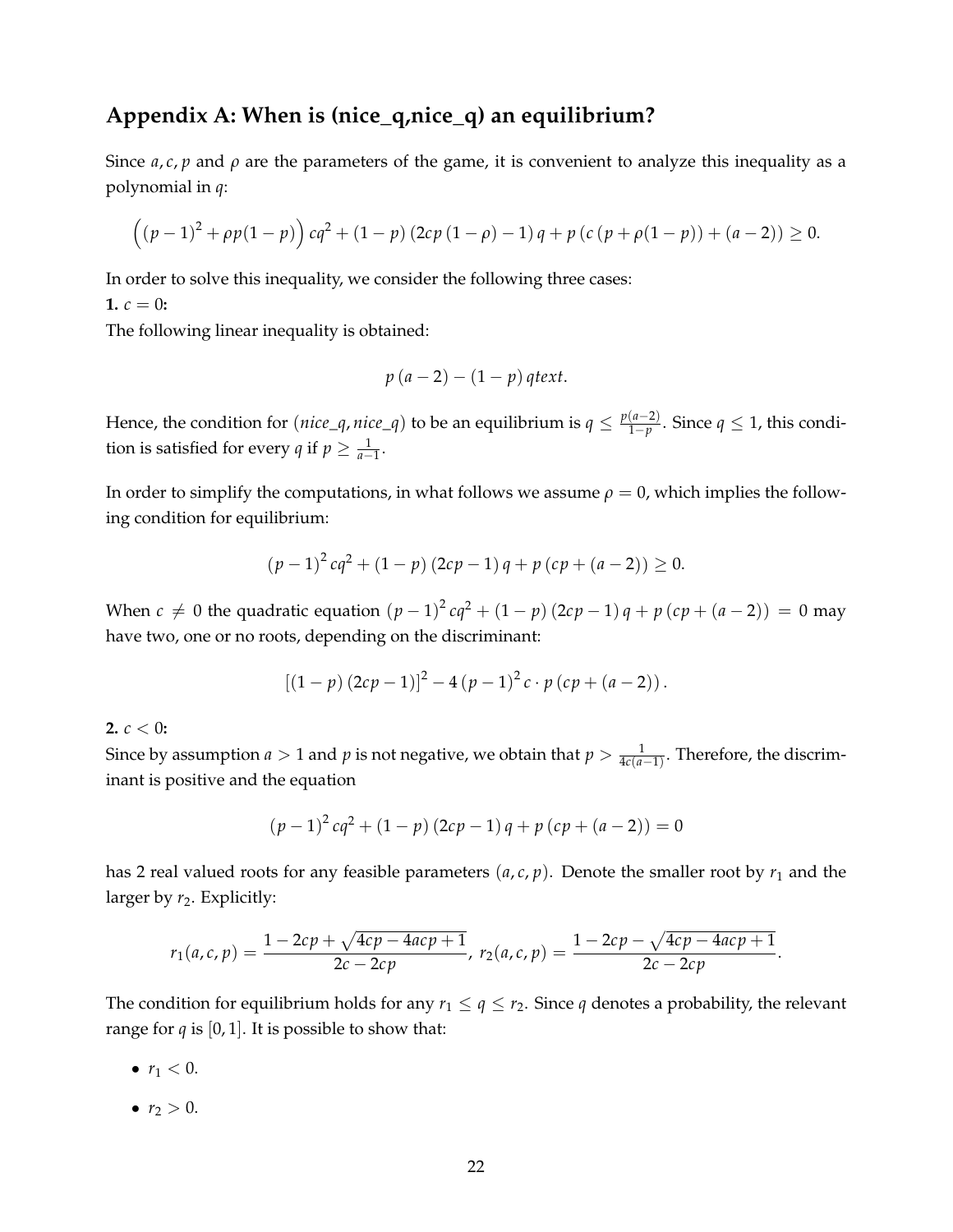•  $r_2 \geq 1$  iff  $p \geq \frac{1-c}{a-1}$ .

We can now check when (*nice*\_*q*, *nice*\_*q*) is an equilibrium, depending on the possible locations of  $r_1$  and  $r_2$ :

- 1.  $r_1 < 0$  and  $0 < r_2 < 1$ : (*nice*<sub> $-q$ </sub>, *nice*<sub> $-q$ </sub>) is an equilibrium only for *q* smaller or equal to *r*<sub>2</sub>. For example, if *a* = 5,  $c = -2$  and  $p = 0.4$ , then (*nice\_q*, *nice\_q*) is an equilibrium only for  $q \le 0.464$ .
- 2.  $r_1 < 0$  and  $1 \le r_2$ :

(*nice*\_*q*, *nice*\_*q*) is an equilibrium for any *q*. For example, if  $a = 9$ ,  $c = -2$  and  $p = 0.4$ .

**3.**  $c > 0$ : If  $p \geq \frac{1}{4c(a-1)}$  the discriminant is non-positive and the equation:

$$
(p-1)^{2}cq^{2} + (1-p)(2cp-1)q + p(cp + (a-2)) = 0
$$

has one or no solutions. Therefore, the condition for equilibrium always holds, which implies that (*nice*<sub> $\alpha$ </sub>, *nice*<sub> $\alpha$ </sub>) is an equilibrium for any *q*. However, if  $p < \frac{1}{4c(a-1)}$ , the equation has two real valued roots. As before, denote:

$$
r_1(a,c,p) = \frac{1 - 2cp + \sqrt{4cp - 4acp + 1}}{2c - 2cp}, \ r_2(a,c,p) = \frac{1 - 2cp - \sqrt{4cp - 4acp + 1}}{2c - 2cp}.
$$

It should be noted that since the denominator is now positive,  $r_1$  becomes the larger root.

In this case, the inequality hold for  $q \le r_2$  or  $q \ge r_1$ . Once again, since q denotes a probability, the relevant range for  $q$  is [0, 1]. It is possible to show that:

- $r_1 \leq 0$  iff  $p \geq \max\{\frac{1}{2c}, \frac{2-a}{c}\}.$
- $r_1 \ge 1$  iff,  $c \le 0.5$  or  $p \le \frac{1-c}{a-1}$ .
- $r_2 \le 0$  iff  $p \ge \frac{1}{2c}$  or  $p \le \frac{2-a}{c}$ .
- $r_2 \ge 1$  iff  $c \le 0.5$  and  $p \ge \frac{1-c}{a-1}$ .

# **Appendix B: Proof of Proposition 11**

Choose  $q_1^*, q_2^* \in [0,1]$  such that  $q_1^* = s(s)$  (*C*) and  $q_2^* = s(\emptyset)$  (*C*). Let *S*<sup>'</sup> be a strategy profile space containing (*nice*\_ (*q*∗ <sup>1</sup>, *q*<sup>∗</sup> <sup>2</sup> ), *nice*\_ (*q*<sup>∗</sup> <sup>1</sup>, *q*<sup>∗</sup> <sup>2</sup> )). The strategy *nice*\_ (*q*<sup>∗</sup> <sup>1</sup>, *q*<sup>∗</sup> <sup>2</sup> ) plays *C* w.p. *q*<sup>∗</sup> <sup>1</sup> when recognizing itself and plays *C* w.p. *q*∗ <sup>2</sup> when not receiving a signal at all. Hence the probability that each player cooperates is the same as before, and therefore the payoff for each player is exactly the same, i.e.

$$
\Pi_1(s,s) = \Pi_1 \left( nice_{-}(q_1^*, q_2^*) \right), nice_{-}(q_1^*, q_2^*) \tag{1}
$$